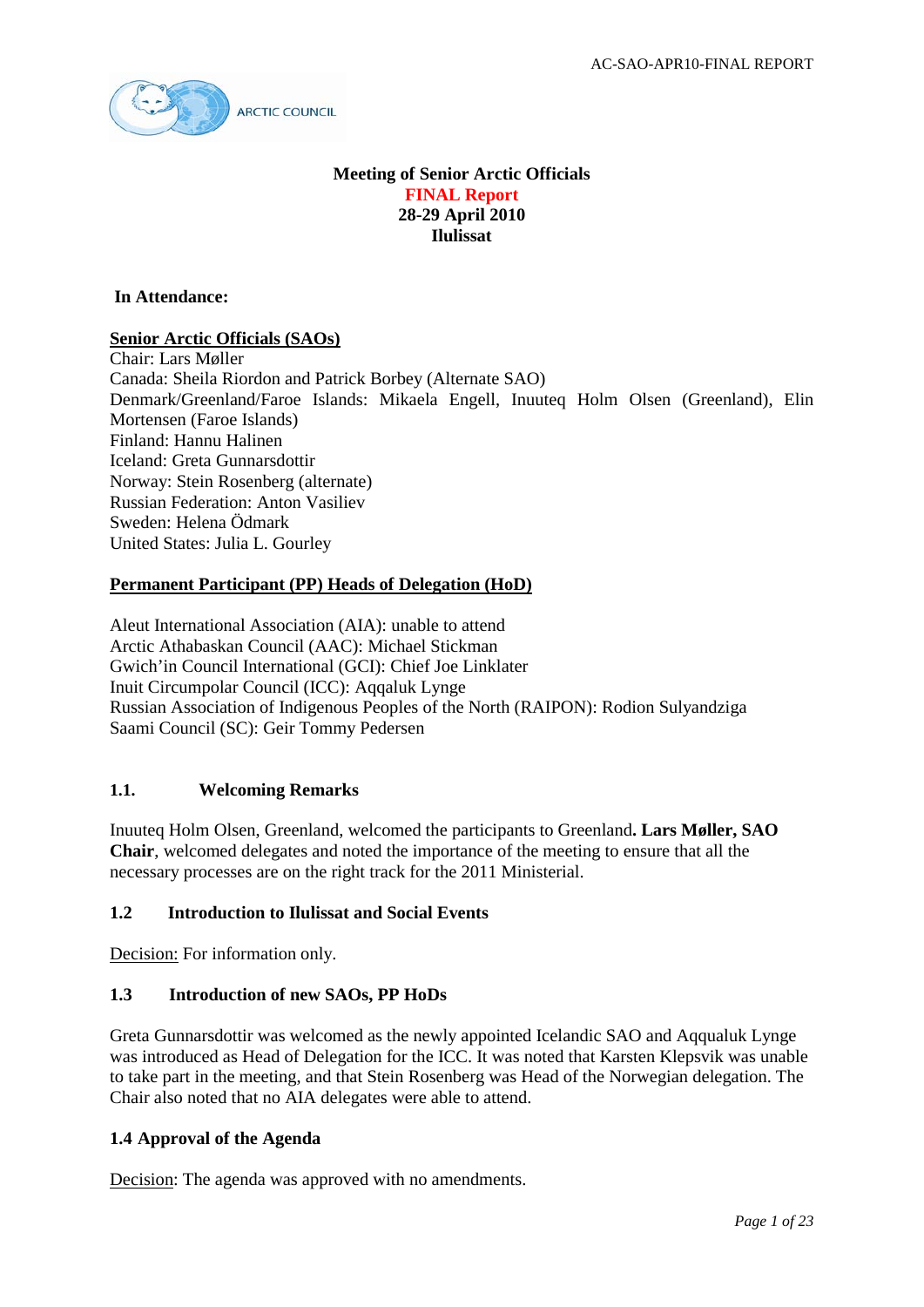

### **1.5 Approval of Ad-hoc Observers**

Decision: Four states (the People's Republic of China, Japan, the Italian Republic and the Republic of Korea) and the EU Commission were approved by SAOs as ad hoc observers to this meeting.

# **2 Administrative Issues/ Effectiveness and Efficiency of the Arctic Council**

### **2.1 Information about Deputy Minister's meeting 27 May 2010**

Background**:** The SAO Chair provided information on the status of the planning of the first Arctic Council Deputy Minister's meeting (mandated by Ministers in the Tromsø declaration) to be held in Copenhagen 27 May 2010. The meeting will take place under the heading "Responding to emerging challenges in the Arctic", which will also be the topic for the first part of the discussion and provide for an exchange of views on the general the role of the Arctic Council and its leadership on Arctic issues. Thereafter, the meeting will discuss the three specific topics of Search and Rescue (SAR), Short Lived Climate Forcers (SLCF) and SAON. An annotated agenda for the meeting will be prepared with a view to focusing the discussion under each item on a limited number of questions that could be useful for the further work in the areas. The Chairman's conclusions will be general and aimed particularly at helping the two Task Forces in their work. A press event and a reception will be held after the meeting to launch CAFF's Arctic Biodiversity 2010 Trends report.

Discussion: One Member State reminded that the DM meeting was agreed in the context of a desire for more frequent political engagement in the Arctic Council and that Deputy Ministers can take decisions within the overall framework of the Ministerial mandate for the Arctic Council. One Member State suggested to consider also showcasing to Ministers some key communication/visualization tools that have been produced such as the SWIPA/GRIS film. The broad topic "emerging challenges in the Arctic" is an opportunity for each DM to raise topics they feel most important. Norway informed that under this theme the Norwegian state secretary will raise integrated ocean management. It was suggested that the meeting discuss strengthening the Arctic Council. The Chair confirmed that the press conference will be limited to release of the CAFF report.

Decision: Planning for the meeting will continue as proposed by the Danish Chairmanship, taking due account of the comments. Member States are requested to inform the SAO Chair of topics that Deputy Ministers may raise in the general discussion.

### **2.2 Arctic Council Information Day 28 May 2010**

Background: The SAO Chair provided information on the planning for the first biennial Information Day that will take place on 28 May, the day after the Deputy Ministers' meeting. As per the SAO Report approved by Ministers in Tromsø, SAOs decided to "institute a biennial "Symposium" for more general information exchange with both Working Groups and Observers". According to the mandate, the key objective is to invite more detailed communication of WG information to SAOs, as well as to invite observers to highlight their contributions to the work of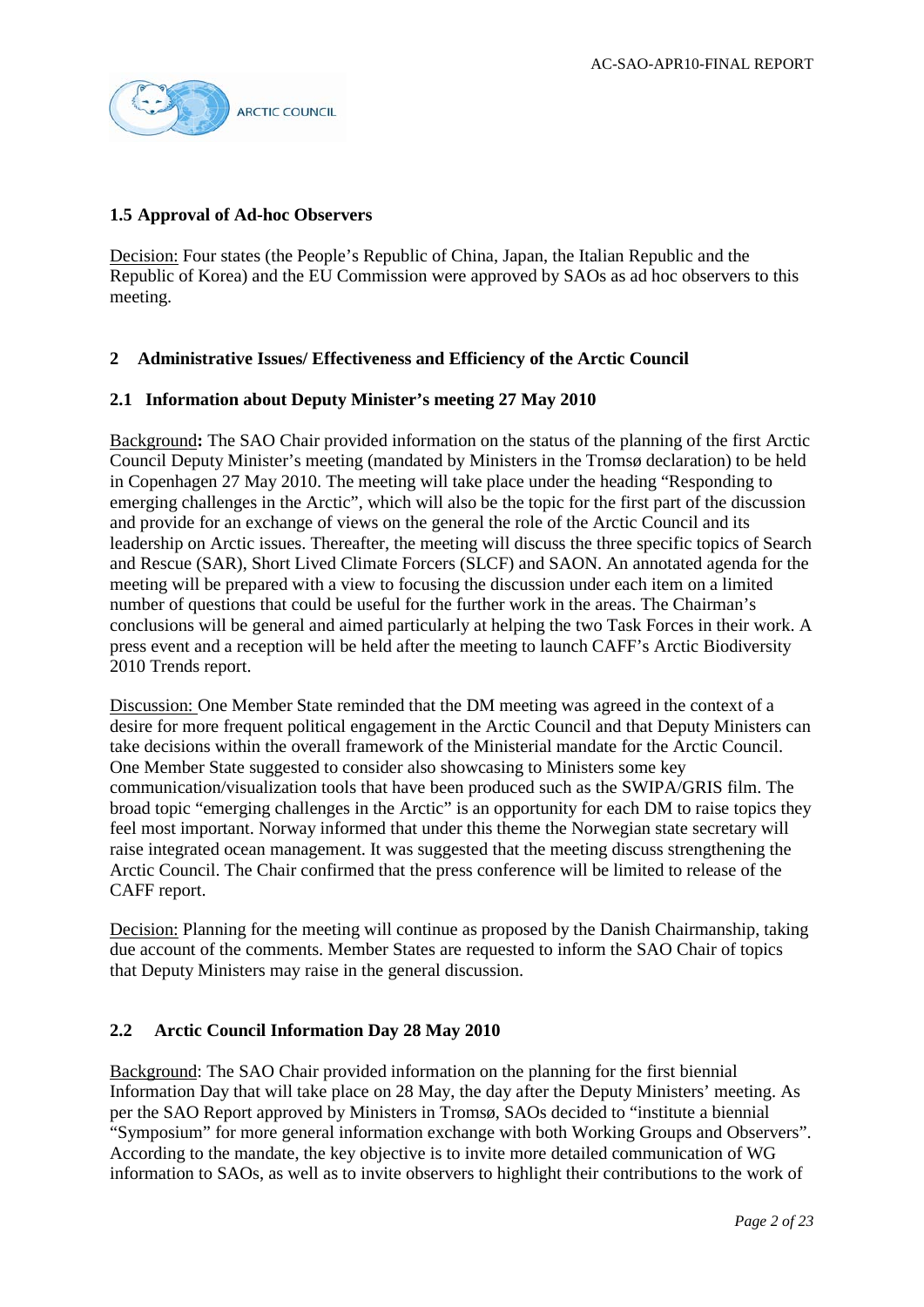

the AC and of related activities. In the morning, Working Groups are invited to choose the highlights of their activities to present. In the afternoon Observers will present their activities and interests in relation to the Arctic. There will be time for questions and answers. The chair will not conclude on the deliberations. SAOs, PPs, WG Chairs and observers will be invited to the Information Day, with participation limited to 180 persons. The purpose of this first Information Day is to improve the information exchange within the Arctic Council itself (the press will not be invited).

Discussion: SAOs pointed to IDAC as an interesting new development and an important opportunity for Working Groups and observers to provide information additional to the SAO meeting agenda. Observer engagement with PPs and approaches to communication and outreach were raised as important cross-cutting topics. WGs expressed mixed views regarding their participation in IDAC. SAOs and PPs were asked for input on issues they would like to hear about while other WGs wished to present on areas of work of their own choosing. Observers were encouraged to present on their activities related to the Arctic Council's work, however, the SAO Chair reminded that no discussion on the role of observers was envisaged during the IDAC.

Decision: The SAO Chair underlined that the first IDAC is a trial activity and that planning for any next IDACs will take into account the comments received. The objective for the first IDAC is internal communication of WGs and observer information to SAOs and PPs. PPs are therefore not expected to make presentations. Although WGs are invited to choose which highlights of their activities to present, the SAO Chair will invite SAOs and PPs to indicate any specific issues they would like WGs to include in their presentations.

### **2.3 Communication and outreach**

Background: At the previous SAO meeting in November 2009, it was decided to create a contact group to work intersessionally on the issue of communication and outreach. The contact group has a two-part mandate to: 1) "develop guidelines for engagement in outreach activities, and 2) develop an Arctic Council communication and outreach plan based on common priorities." The overarching objectives are to improve the effectiveness of Arctic Council communications efforts and increase awareness of the Arctic Council amongst target groups. The contact group assessed the current communication and outreach activities of the Arctic Council. The Chair, Mr. Giles Norman, Director of CICAR (Canadian International Centre for the Arctic Region), Oslo, presented an overview of the issues and challenges facing Arctic Council outreach identified in the contact group's preliminary background paper *Analysis of Arctic Council Communications and Outreach*. (This and all other presentations from the meeting are available at the AC website, in the password protected area.)

The contact group had identified three key issues.

1) Roles and responsibilities are not defined- the AC "voice" is not heard because different entities in the Arctic Council take different approaches to communication.

2) There is inconsistent use of the AC logo and the relationship between large scale assessments and other WG products and the AC is not clearly communicated.

3) The communication potential of the AC website is poorly utilized and the relationship between the AC and the WG websites needs to be strengthened.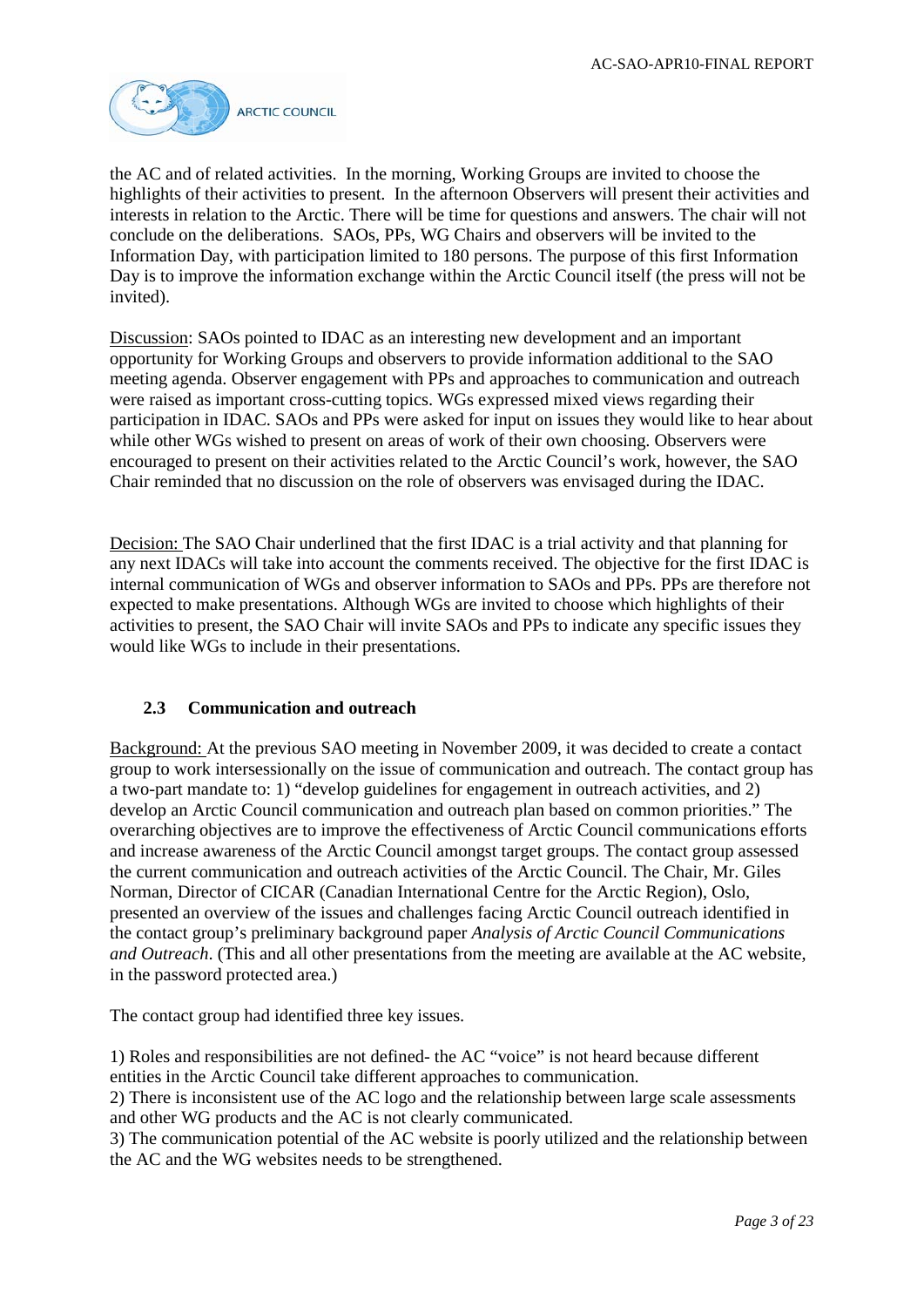

The contact group underlined the importance of developing a strategic communication plan to strengthen consistency and impact of AC and WG communications.

Following the contact group's presentation, CAFF presented new information on the migration patterns of Arctic Terns and examples of CAFFs success to widely communicate this information.

Discussion: SAOs welcomed the contact group's background paper. Several SAOs noted it would be useful to have a full day discussion on this topic prior to the next SAO meeting. WGs look forward to clear and timely SAO guidance on communication as it relates to their activities.

WG activities represent the cooperative work of the Arctic Council and the need to better communicate the relationship between the AC and its WGs was underlined. In particular, SAOs discussed the potential to use the AC logo (with a disclaimer if necessary and/or appropriate) on all WG products requested via the Arctic Council. It was also suggested that the WG logos be tied more closely to the AC logo (i.e. one AC logo with name of WG beside it) and that access to WG websites could be through the AC website.

The need to strengthen the Arctic Council Secretariat as an important facilitator of AC communication and outreach activities was underlined. A good website is seen as mandatory, but written products such as brochures are also important, especially as a means to publish in multiple languages. Several WGs already make efforts to translate some reports into Russian. The role of the IPS needs to be considered in the AC communication strategy and it was noted that the IPS has Russian language capacity and this is an important resource for the AC.

Careful consideration of target audiences is needed. Some suggested an initial focus on northern/Arctic audiences, while others noted that AC communication also needs to inform non-Arctic players about the results of the AC work, what the Arctic Council is and what it is doing. WGs were reminded that they are requested to include a communication plan in their work programme.

There is a desire for the AC, in particular through the Chairmanship, to be able to respond quickly to communication opportunities. Although lately there has been difficulty to form consensus to communicate with an "AC voice", it was noted that the AC has been able to do this in the past. In this respect planning, for example of pre-screened lines, is important. The way that the AC is structured has an influence on communications and this should also be considered.

Decision: SAOs supported continuing the Contact Group asking that it develops recommendations on guidelines and a communication and outreach plan, taking account of SAOs comments and guidance, and to present a final report with recommendations to SAOs at their next meeting.

### **Thematic Areas**

### **3 Climate Change**

### **3.1 Short report from the AC activities at COP 15**

Background: The "Arctic Venue at COP15" was sponsored by the Nordic Council of Ministers and the Danish Energy Agency at the North Atlantic House in the center of Copenhagen during the second week of COP15. A booth was reserved at the venue for information about the Arctic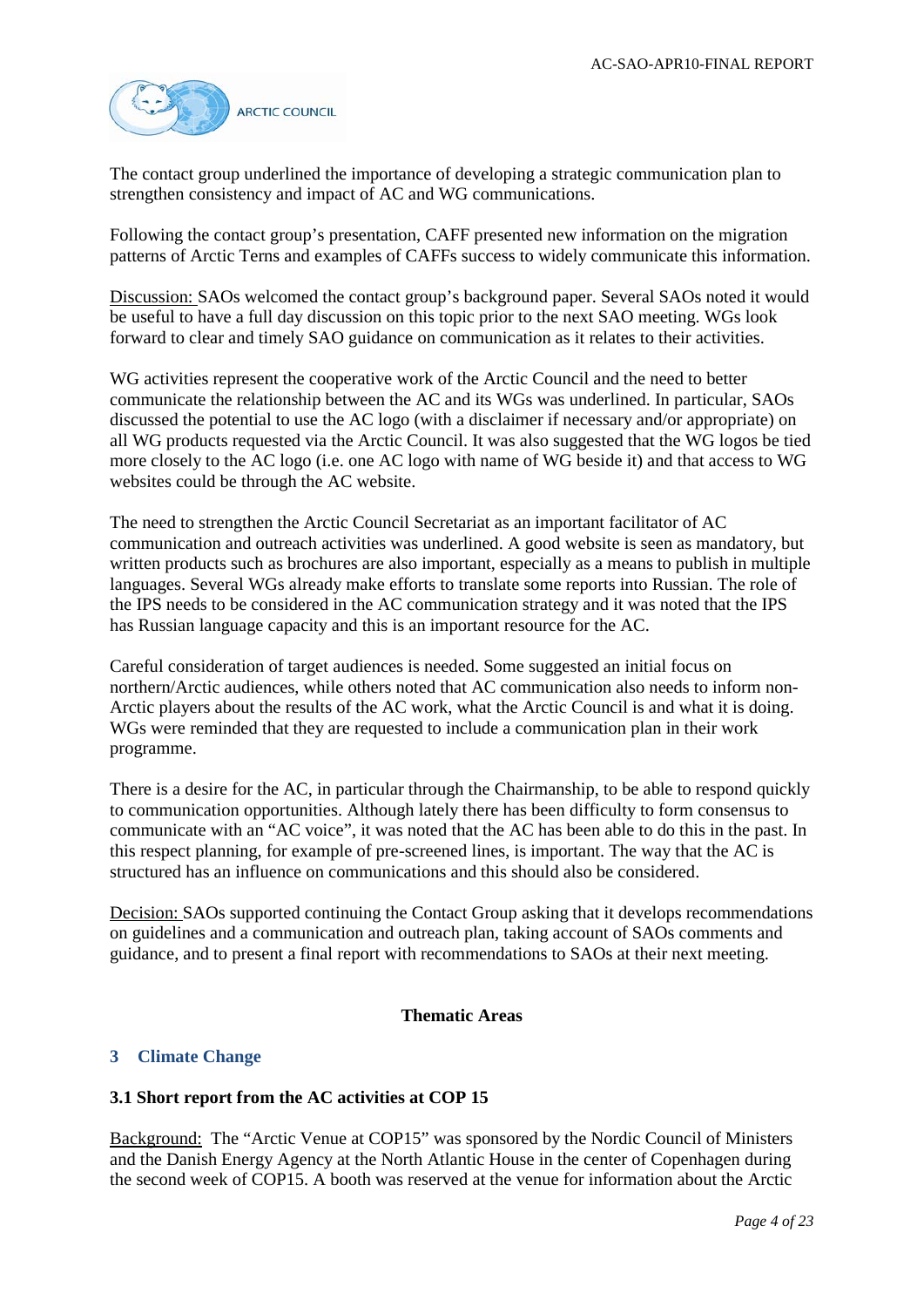

Council. Some PPs and WGs were present and used the booth to present relevant material. In addition the GRIS Report was presented and information about the SWIPA was distributed.

The SAO Chair thanked Arctic Council Member states, PPs and Working Groups for their activities to bring Arctic climate change to the attention of the world. A wide range of Arctic related activities, including events prepared by indigenous organizations, press conferences, presentations by Arctic organizations and scientists, films and staffed booths presenting the work of the Arctic Council took place at the well-visited "Arctic Venue". On the 14 December Denmark/Greenland and Norway/Al Gore hosted a joint side-event at the COP15 venue. At the side-event the preliminary SWIPA report about the "Greenland Ice Sheet in a Changing Climate" was presented by the chair of the Arctic Council – the Danish Foreign Minister and the Premier of Greenland - and the lead scientist, Professor Dorthe Dahl-Jensen. The report "Melting Snow and Ice – A call for Action", a product of the "Melting Ice Conference" held back to back with the 2009 Arctic Council meeting in Tromsø, was also presented at the event. The event was crowded and the press conference after the event also attracted many journalists.

The SAO Chair invited proposals for an Arctic Council event during COP 16 in Mexico but reminded that in Mexico Denmark will have only one side event and will likely not have the opportunity to use this for outreach efforts on behalf of the Arctic Council.

Discussion: Denmark was thanked for hosting the Arctic Venue at CoP15 and Norway thanked Denmark for its partnership to host the successful joint side event. The US reiterated that the AC must use previously approved material and cannot apply to become an observer at COP 16 because it is not a legal body. CCU was thanked for its standing offer to the Arctic Council for use of CCU's side event time at CoP16. Norway mentioned that the ATCM may also arrange a side event at CoP16, and that the AC might coordinate with them.

Decision: The SAO Chair is to further explore opportunities for an AC outreach effort in connection to UNFCCC COP16 in Mexico in November 2010.

# **3.2 Climate Change and the Cryosphere – Snow, Water, Ice and Permafrost in the Arctic – SWIPA**

Background: SWIPA is one of the major deliverables for the 2011 Ministerial meeting. The preliminary GRIS report was successfully delivered at the COP 15. The GRIS science report and layman report as well as two films are already produced. There will be two SWIPA films- the first describes why AC is doing SWIPA, and the second film will focus on the results of the project.

AMAP Vice-Chair and Chair of SWIPA project, Morten Skovgård Olsen, reported that the project is on schedule. The project plans to deliver the following products for the Ministerial meeting: A science report of approximately 500 pages, a summary report in layman language based on the science report and containing science-based policy relevant recommendations, a film about the results of the SWIPA project and an update of the film about the Greenland Ice Sheet.

A rigorous peer review of the different modules of the science report is ongoing. In addition, 3 senior scientists will read the full SWIPA report and ensure consistency in the report, scrutinize the scientific key findings of and across modules. This should be completed by mid-June and then technical editing can begin. Based on the peer reviewed science report, a team of science writers will write a summary report. The first draft of the summary report is scheduled ready by August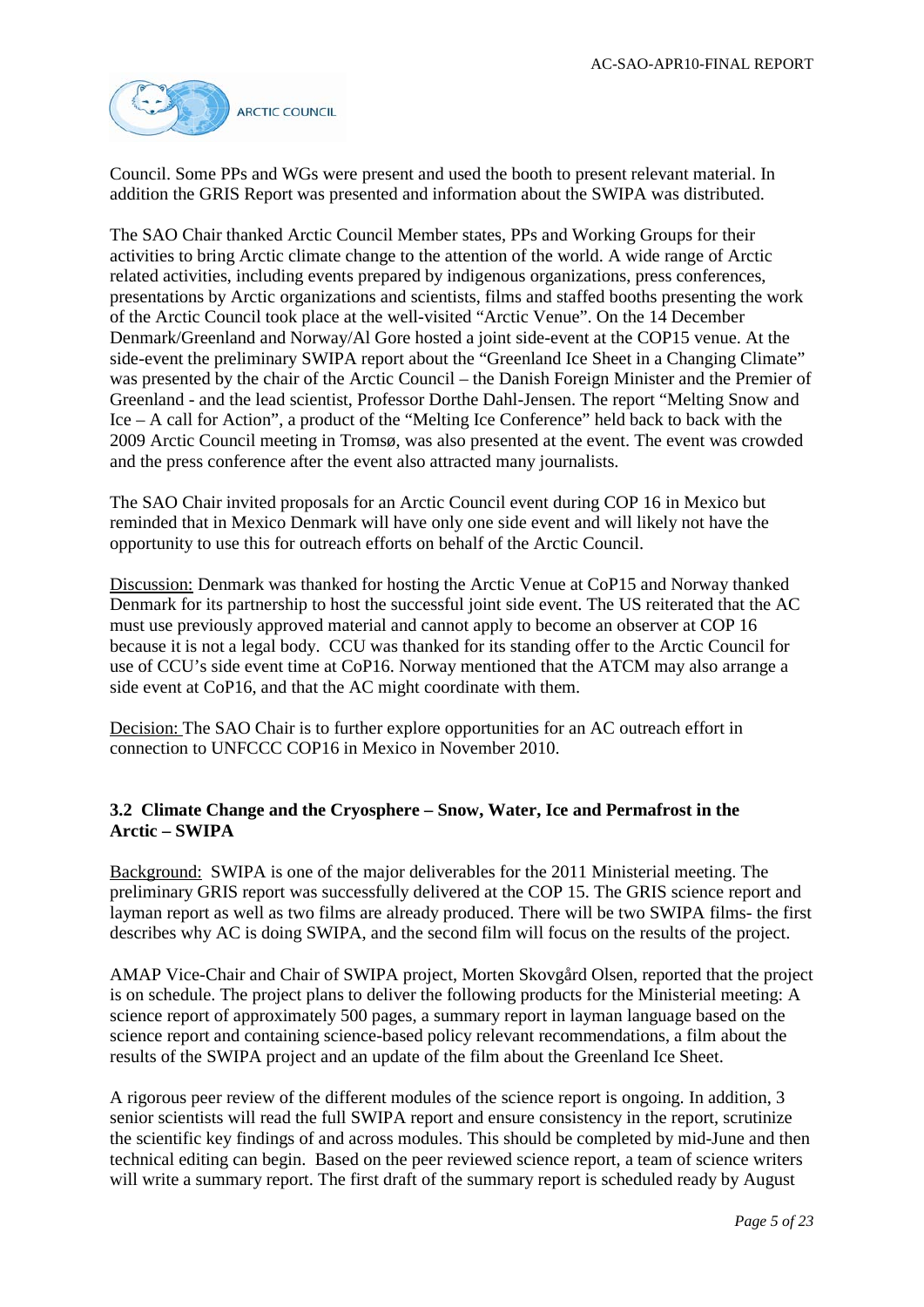

and will be circulated for comments from WGs and PPs. The peer reviewed (but not finally edited) version of the report will also be available for WGs and PPs at this time. The SWIPA Integration team (IT) and the AMAP WG will draft science-based policy relevant recommendation in the period mid June-mid September based on the science report. (The next IT meeting is to take place on the margins of the Oslo IPY conference). The SWIPA chair stressed the importance that AMAP HoDs cooperate closely with their respective SAOs in this process. Science-based policy relevant recommendation are planned to be signed off by the SWIPA IT and the AMAP WG (including PPs) before the next SAO meeting (19-20 October) and draft films will also be ready in the autumn of 2010. The SWIPA IT and AMAP WG have recommended that the films made for COP15 be updated/revised, and the SWIPA chair and the AMAP secretariat are currently looking into the technical and financial implications. All AC member states are urged to contribute financially to the editing, layout, and production of SWIPA products.

Discussion: AMAP was commended for its excellent work, which included an appropriate peer review process, outreach activities, and translation of the preliminary SWIPA Summary report on the Greenland Ice Sheet into other languages such as Greenlandic. AMAP informed SAOs that the project so far had attracted sufficient direct and in-kind contributions, including contributions from observers. SAOs agreed to the proposed plans and timelines for the finalization of the SWIPA report.

SAOs requested to see the revised SWIPA film at their next meeting (and that it also contains the disclaimer which was agreed for the preliminary SWIPA films produced for COP15. AMAP confirmed that a draft film was expected ready to be shown at the next SAO meeting and noted that the "disclaimer" urging others to use the films for non-commercial purposes would be included in the new films.

AMAP confirmed that AMAP HoDs would develop policy recommendations based on the science report and that these would be included in the summary report (layman's report). SAOs stressed that, with respect to the policy recommendations, it is the responsibility of AMAP HoDs to interact closely with their SAOs so that they are more comfortable with the report and its recommendations when it is delivered to SAOs

SAOs underlined the importance of SWIPA being seen as an AC report. AMAP noted that it does not normally place an AC logo on science based reports but requested SAO guidance. The SAO Chair noted that use of the AC logo will be discussed separately under agenda item 2.3.

Decision: SAOs approved AMAPs proposed plans and timelines for finalization of SWIPA, including the elaboration of science-based policy relevant recommendations by the AMAP WG. SAOs were urged to cooperate closely with their AMAP HoDs on this matter. Although AMAP HoDs are involved in drafting the science-based policy recommendations in the summary report, the AMAP secretariat was requested to circulate simultaneously the final draft recommendations to AMAP HoDs and SAOs at least 4 weeks prior to sign-off at the WG level in order to allow for national consultations. SAOs will also view the updated SWIPA film (with disclaimer) at their next meeting and be given a SWIPA progress report.

### **3.3 Short-lived Climate Forcers Task Force**

In Tromsø, Ministers decided to establish a Task Force on short-lived climate forcers (SLCFs) reporting directly to the SAOs, to: 1) exchange information on existing national policies, regulations and opportunities for immediate voluntary action in the Arctic States to reduce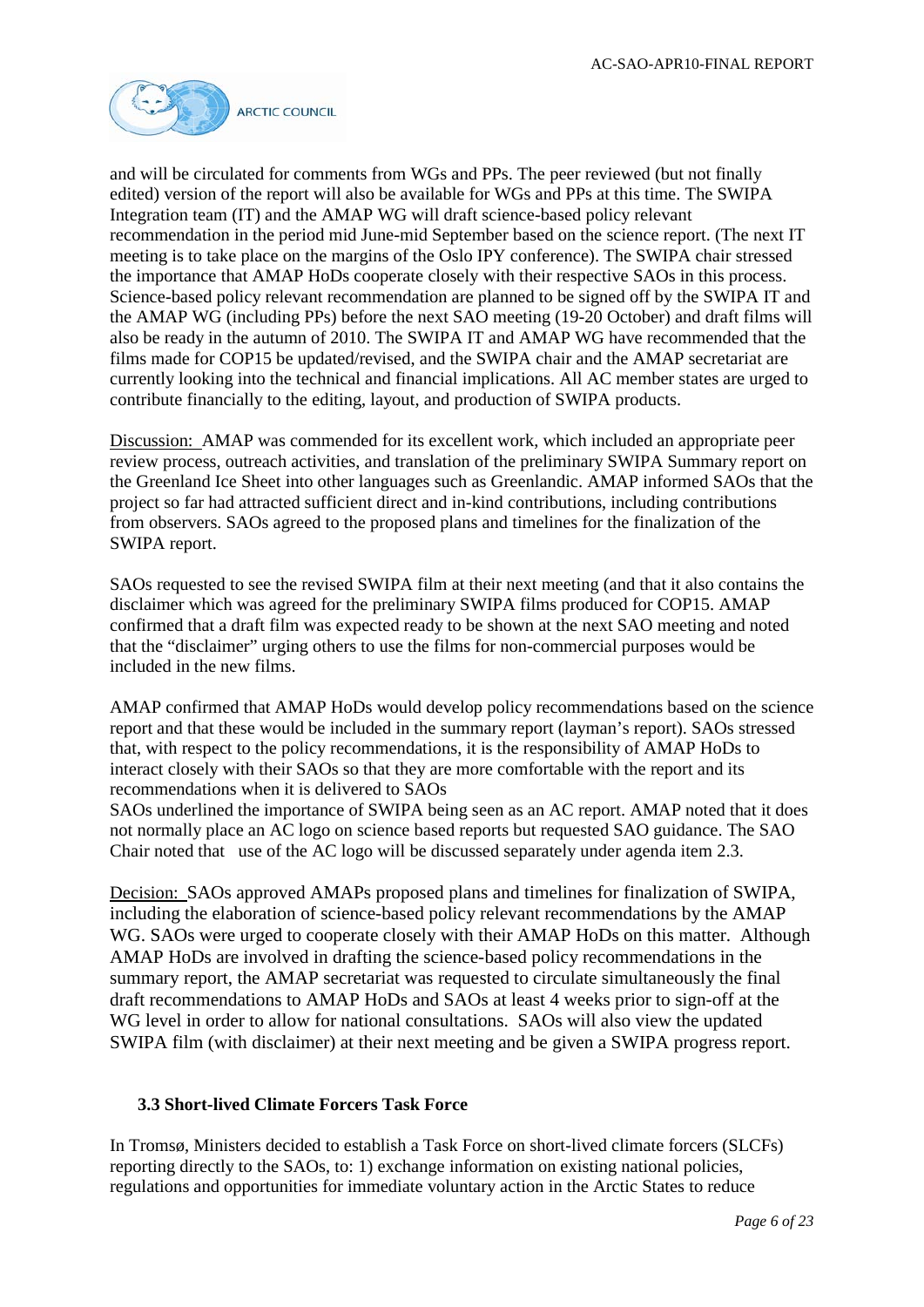

emissions of short-lived climate forcers, and 2) identify existing and new measures to reduce emissions of these forcers, recommend further immediate actions that could be taken and to report on progress at the next Ministerial meeting. The terms of reference for the Task Force were approved at the November 2009 SAO meeting. The U.S. and Norway co-chair the Task Force. Participants include national representatives, Arctic Council observers, and invited experts. Although methane and ozone are also important, the Task Force will focus on black carbon, because it is the area in which the Arctic Council can add the most value.

The Task Force Co-Chairs, Benjamin DeAngelo (USA) and Håvard Toresen (Norway), updated the SAOs on the mandate and operating guidelines of the TF, progress to date, remaining work and the process for developing recommendations. The Task Force held its first face to face meeting in San Francisco, 11-12 February 2010. It will develop two key products: an underlying technical report and a summary for policymakers with the specific recommendations of the Task Force.

National representatives are responsible to provide information on national emission inventories, policies and programmes, and will serve as the core TF group to develop recommendations. Experts (on emission inventories, future projections, mitigation cost estimates) have also been invited. The TF is coordinating with the AMAP SLCF Expert Group, tasked with updating its science report on the role of SLCFs in the Arctic. The TF is developing, with the AMAP expert group, a series of climate model runs to analyze climate sensitivity to hypothetical changes in black carbon and organic carbon emissions in and near the Arctic. The analysis will help to inform the TF about the potential for increases in key emission sectors and regions and the potential Arctic climate benefits of emission reductions.

Although most countries do not yet have official black carbon and organic carbon emission inventories, some inventories are available from the research community. It is possible to describe the relative magnitude of sources and directional impact on the Arctic climate. Current data points to on-road and off-road diesel transport as the highest source of BC emissions in the Arctic, followed by wildfires and prescribed burning, as well as agriculture burning (particularly in the USA, Canada and Russia). Residential burning appears to be a more significant source than was thought. There is concern about a future increase in shipping emissions. The extent of data related to emissions from gas flaring is particularly uncertain. The TF co-chairs also presented preliminary BC projection estimates to 2020 for all 8 countries. The TF is examining policy and programme options for emission reductions. To support the TF, mitigation potential estimates are being done by IIASA and the assessment of costs is ongoing.

Other relevant forums outside of the AC are: the IMO (emissions from shipping), the CLRTAP (Convention on Lang Range Transboundary Air Pollution) expert group on BC, the UNFCCC (although there is no current action on SLCF), as well as an opportunity to integrate BC during the Gothenburg Protocol review.

AMAP informed the SAOs that the work and report of the AMAP SLCF Expert Group will be integrated with the SLCF report to be provided to SAOs in April 2011.

**Discussion:** SAOs and PPs welcomed the good work in progress and noted that it was important to have recommendations ready for the Ministerial in 2011. They agreed that although the deadline is ambitious, with full national support from all 8 Member States, the deadline can be reached. SAOs agreed that a signal from DMs to enhance and speed up the cooperation and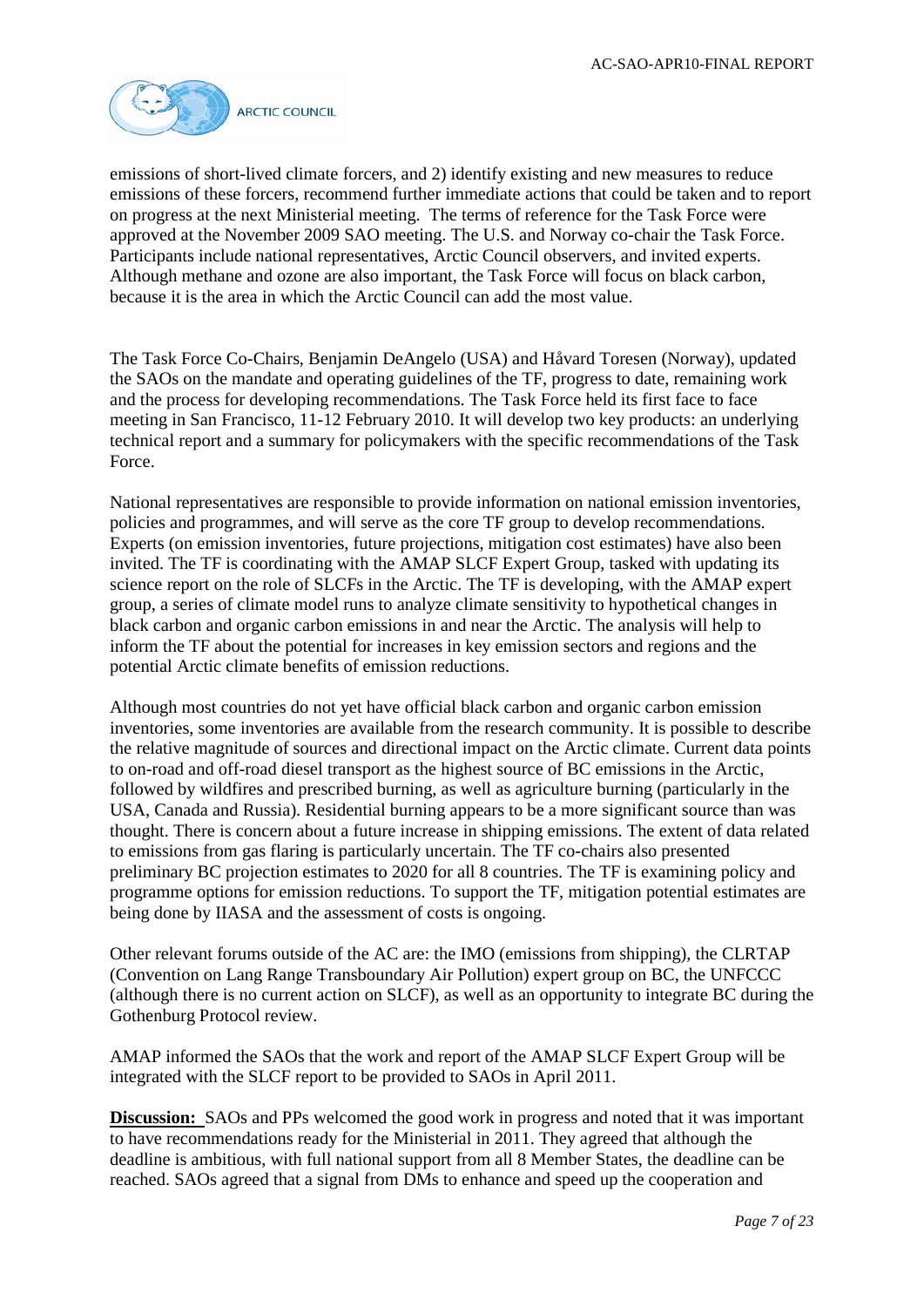

contributions would be useful. The item will also be on the agenda of the Arctic Environment Ministers meeting. Russia announced that it has nominated 2 additional experts to the TF and Iceland announced that it will now also contribute to the TF.

SAOs reminded the SLCF TF to focus on its mandate- to identify existing and new measures that could be immediately implemented to reduce emissions of SLCFs. It was noted that if there was additional work beyond the mandate, the TF might be tasked to continue to operate post the 2011 Ministerial. Regarding the US Black Carbon Initiative, the US highlighted that the TF is not involved in project implementation so the US BC initiative is separate but related.

A key concern is ensuring high quality inventories. For some, it is challenging to meet the TF timelines. Due to the preliminary nature of some inventories uncertainties must be made appropriately clear. Each country representative will have an opportunity to review any country data being used. The TF will focus on emissions from the 8 Arctic states now, but transport from other regions is included and leaves open the possibility for engagement with non-Arctic region sources at a later date. Shipping will be included once adequate data is available. The human health co-benefits for BC reductions were noted and there will be a chapter on this in the TF report.

AAC reminded that they want to be involved because action on BC could really make a difference in the Arctic. However AAC could not afford to attend the San Francisco meeting. The importance of PP involvement, especially in the policy recommendation stage was stressed.

Decision: SAOs welcomed the work undertaken by the Task Force and looked forward to the Deputy Ministers' discussion on this topic in May. SAOs approved the TF plans for continuation and finalization of its work by the 2011 Ministerial. The TF was requested to take due account of the comments , including the importance of ensuring high quality of the work, to fully engage national reps and PPs, especially with respect to development of policy recommendations, and the interest in the human health and shipping aspects of the work.

### **3.4 Black Carbon Initiative launched at COP 15**

Background: At COP 15, the United States announced a \$5 million initiative on black carbon mitigation. The Arctic Council received a paper on the initiative from the US and the U.S. is interested in determining whether there is interest by the member states and PPs in bringing this initiative into the Arctic Council.

The US SAO said that the US is taking the effects of BC on the Arctic cryosphere very seriously and is exploring the potential for near term benefits for the Arctic as UNFCCC discussions proceed. She noted that relevant agencies are close to proposing a set of projects that might be implemented and that they are following closely development of the SLCF TF's work. The US noted that this initiative demonstrates early action and that funding needs to be committed by autumn 2011 latest. The projects will, inter alia, aim to fill information gaps, identify approaches to overcome any barriers to implementation, and demonstrate technical and non-technical mitigation options. There are 3 major focus areas: diesel engines, district heating and industrial facilities, and open burning including wildfires and agriculture burning. It is important to keep in mind also the co-benefits of GHG and air pollutant reductions, (health benefits and improved energy efficiency).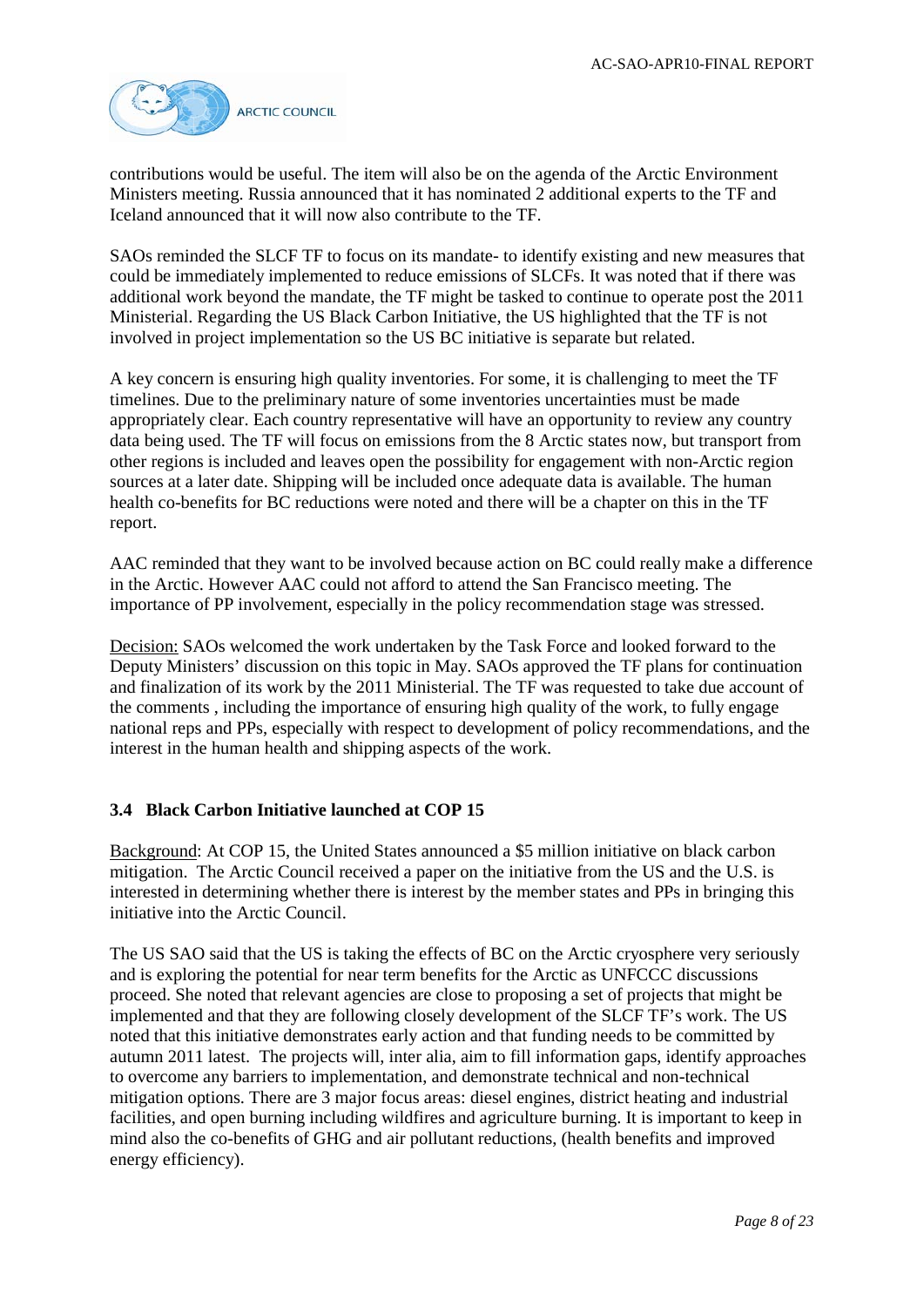

The US welcomes project partners and is already building partnerships with the member states. The initiatives could be implemented as bilateral or multilateral partnerships, with or without a formal AC designation. If within the AC, experts in interested Member States can work collaboratively on projects and report to SAOs or through a WG.

Discussion: Several Member States, PPs and NEFCO expressed interest in the initiative and the potential for collaboration within the AC. Some will also look into opportunities to contribute funding. There is potential that the initiative could include ACAP projects funded through the PSI and other associated projects leveraged through NEFCO. The discussion also focused on how to structure this initiative if it is within the AC. It was suggested that existing mechanisms be used and that ACAP have a role as it is the working group most experienced in implementation of demonstration projects. Others noted that experts withinthe SLCF TF could also be a source of guidance to what kind of projects might be implemented, but it was stressed again that the BC initiative is separate from that of the TF's.

Decision: All welcomed the US initiative. SAOs and PPs will continue their consideration of how to structure this initiative with an initial view that the initiative should be brought into the AC and be anchored in a WG.

# **4.1 The Arctic Biodiversity Assessment**

Background: The key messages of the *Arctic Biodiversity Trends 2010: Selected Indicators of cCange* report were approved by SAOs last November. The full report *Arctic Biodiversity Trends 2010: Selected Indicators of Change* Report has now been delivered to SAOs. The report is an important outcome in line with the Chairmanship program, an important contribution to the International Year of Biodiversity and at the same time a contribution to the CBD´s 3rd Global Biodiversity Outlook to measure progress towards the 2010 Biodiversity Target.

The CAFF Chair reported that Sweden has now joined several other countries (Finland, Greenland, US) as a co-lead of the ABA. In this report twenty-two indicators were selected to provide a snapshot of the trends being observed in Arctic biodiversity today. The indicators were selected to cover major species groups with wide distributions across Arctic ecosystems. Special consideration was given to indicators closely associated with biodiversity use by indigenous and local communities, as well as those with relevance to decision-makers. Each indicator chapter provides an overview of the status and trends of a given indicator, information on stressors, and concerns for the future.

The report presented 7 key findings which reflect the information in the 22 indicators presented in this report. While a more complete scientific assessment of biodiversity in the Arctic will emerge from the full Arctic Biodiversity Assessment (currently underway) CAFF has already started to follow-up on the key findings and the gaps identified by the Trends report. Issues being addressed includesea ice associated species (led by US), marine protected areas (led by Iceland), and polar bears (coordinated by CAFF/CBMP and IUCN Polar bear specialist group and funded by US Marine Mammal Commission). CAFF has developed a communication plan and press strategy including a web portal www.arcticbiodiversity.is. The report will be officially released (including with the AC logo) at a reception following the DM meeting in May, presented at the Oslo IPY Conference in June and at a CBD COP10 side event. CAFF is seeking funding for a film.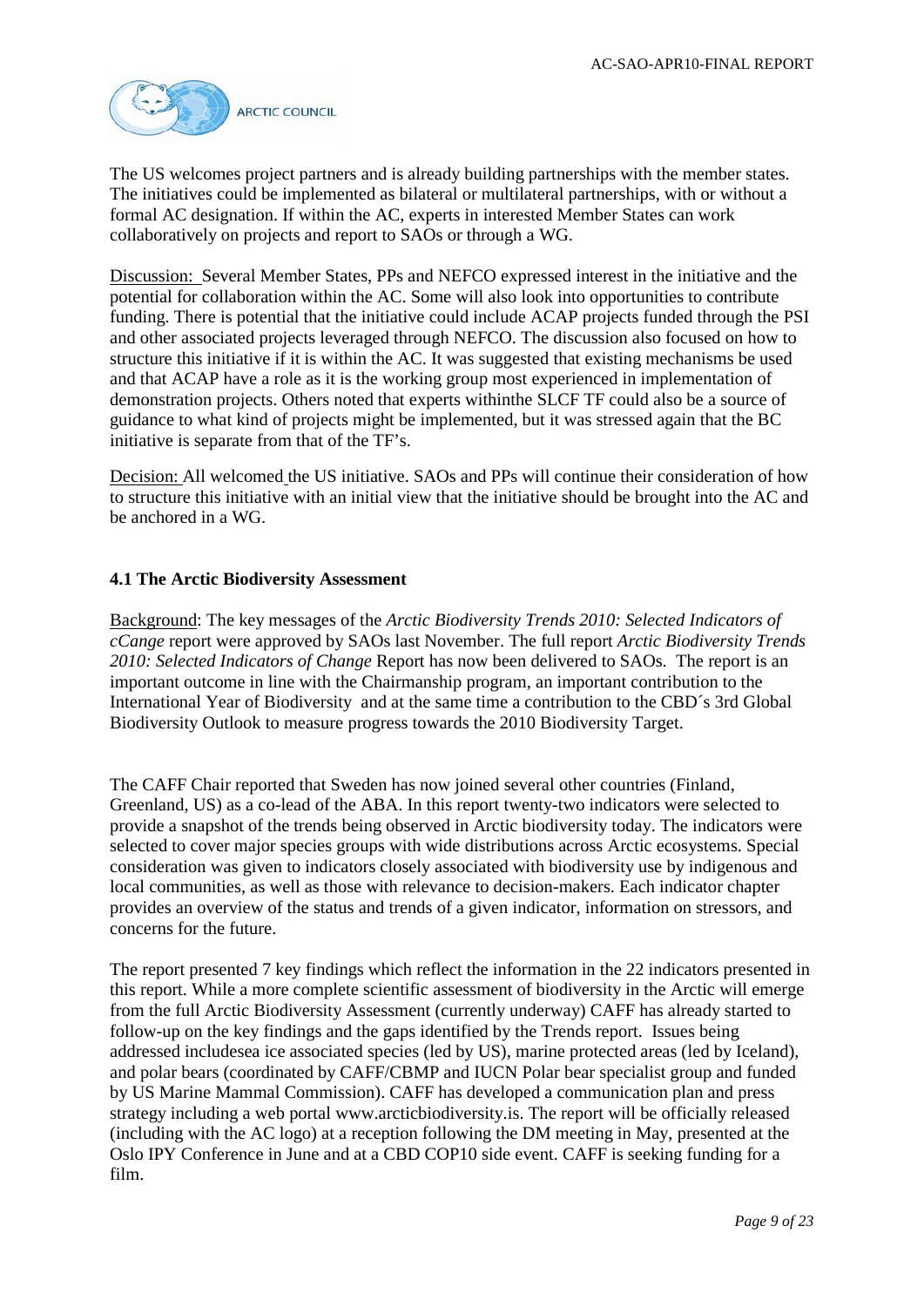

Discussion: CAFF was congratulated on its excellent work and all lead countries and contributors were thanked. SAOs and PPs were pleased at incorporation of TEK in report. SAOs and PPs supported the release of the report after the DM meeting. There was interest that it be on the agenda for the DM meeting and that the AC mark the International Year of Biodiversity in a visible way. The SAOs looked forward to continued work on ABA and recognized the importance of CAFF's work to the international Year of Biodiversity. It was noted that it was important that SAOs consider the key findings from the Trends report and consider how to respond to them. The Saami Council offered to assist CAFF at the side event at CoP10. On request from Norway the CAFF Chair will investigate further available data on Atlantic cod stocks.

Decision: SAOs welcomed the *Arctic Biodiversity Trends 2010: selected indicators of change* report and stressed that follow-up to the report and its key findings is important. SAOs asked CAFF to take due note of the comments made and approved official release of the report at a reception following the DM meeting in May.

# **5.1 Approval of new SDWG projects**

### **a) Health/ AHHEG**

Background: The SDWG Chair requested SAO approval of four new SDWG projects: three projects related to Arctic Human Health developed by the new SDWG Arctic Human Health Expert Group (AHHEG) and one project proposed by Norway relating to an assessment of cultural heritage sites in the circumpolar Arctic. The new projects are:

- a) Proposal for the development of a Circumpolar Health Observatory [CircHOB]
- b) Proposal for a Comparative Review of Circumpolar Health Systems [CircHSR]

This project will develop circumpolar partnerships in health services and policy research, and is funded by the NCM and perhaps Canada.

c) Proposal for a Comparative Review of Circumpolar Nutritional Guidelines [CircNuGuide]. This project is intended to share information and lessons learned. It has links to the SAON process, existing networks, and will have clear deliverables for the Ministerial meeting.

d) Proposal for Assessment of Cultural Heritage Monuments and Sites in the Arctic This project will be implemented by an expert group with MS and PP representatives and will focus on identifying sites with significance beyond national boundaries. A common protection plan can be developed if agreement is reached on common sites. The project has funding of 800,000 NOK.

Discussion: The SAO Chair noted that these projects are very much in line with the priorities of the Danish chairmanship program as they focus on improving the living conditions of Arctic residents. Human health and heritage are particularly important issues for PPs. There was broad support among SAOs for the human health projects. It was noted that the Circumpolar Health Observatory will be located in Yellowknife, Canada. AMAP noted that its AMAP HHEG meets in Tromsø June 4-6 and invited SDWG experts to attend.

Due to the sensitivities around heritage sites and to delays in finalizing the project, it was suggested that due to delays as well as its sensitivity, the cultural heritage project take a longerterm approach so that all stake holders would have a chance to express their ideas. It was also stressed that the project is not a substitute for the UNESCO process. ICC underlined that it is important to consider what the cultural sites and monuments are and for whom they are important,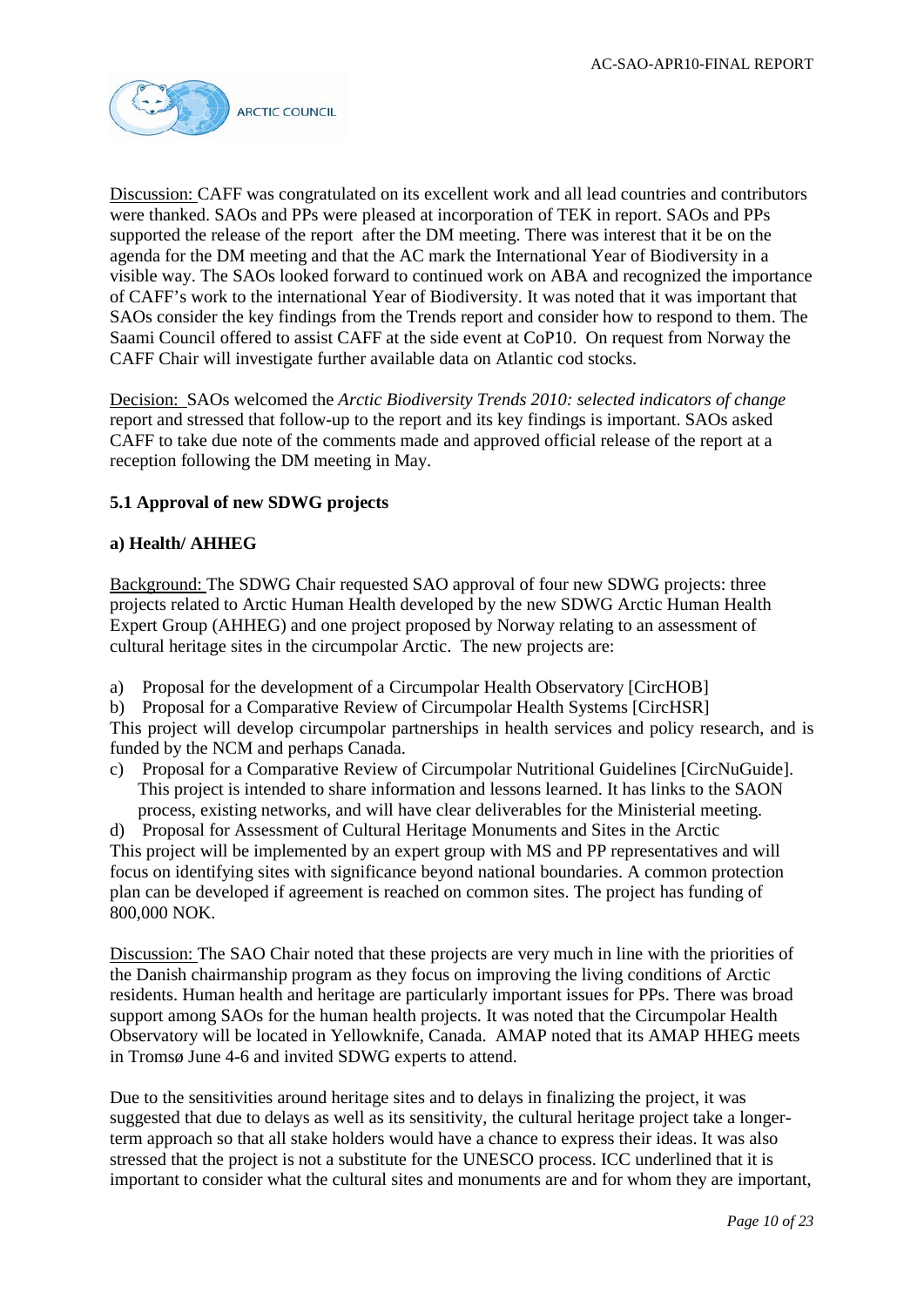

and also to look at the adequacy of laws concerning who deals with cultural heritage monuments with respect to industrial and other developments. The Saami Council has nominated an expert in archaeology and offered to host the first workshop in northern Norway. Russia noted that the cultural heritage project relates to the Russian-led SDWG project on electronic memory of the Arctic and that a workshop is planned late August.

Decision: SAOs approved the four new SDWG projects, stressed the importance of human health and heritage, and encouraged the SDWG to ensure appropriate links and synergies with associated discussions in other fora.

### **6.1 The Arctic Marine Shipping Assessment Recommendations**

Background: At the November 2009 SAO meeting, SAOs underlined the importance of Arctic Council follow-up to the AMSA recommendations and supported PAME's efforts in this regard. PAME, other WGs, SAOs and national governments were encouraged to follow-up as appropriate on the basis of the discussion at the meeting and in response to the AMSA follow-up matrix as presented by PAME.

Atle Fretheim, PAME Chair, updated the SAOs on mandate/basis for AMSA follow-up and follow-up actions that PAME has already begun to work on. For example, there are 3 actions related to IMO and Arctic Shipping identified under recommendation I(B). Updating of Arctic Guidelines is completed and work to make relevant parts of the Arctic Guidelines mandatory is on- going in IMO (Denmark lead). Norway and USA co-lead follow up actions related to regulating the use and carriage of heavy fuel oil. PAME has also begun discussion on recommendation I(C). In response to recommendation I(D) on strengthening passenger ship safety in the Arctic, efforts are underway related to IMO Guidance for Passenger Ships and on ship operators work to develop, implement and share best practices (Denmark lead). Response to recommendation II (D) to designate sensitive Arctic marine areas is closely related to the outcome of II(C) on areas of heightened ecological and cultural significance. CAFF, AMAP and SDWG will start work to identify potential areas, after which PAME will consider proposals for the AC to go to IMO with proposals for IMO designations. Recommendation IIC requires much work and needs designated experts and funding. Other WGs are also involved in follow up vis-à-vis the SAR and an EPPR correspondence group led by Norway will follow-up on recommendation III(C) and II (F). The EPPR Chair added that the EPPR will meet in June and will discuss 2 project proposals in this area and one SAR-related project proposal.

There will be a full report on AMSA follow-up for Ministers in 2011

Discussion: The SAO Chair noted that the AMSA report has been one of the most central reports of the Arctic Council in the last few years and how important it was to ensure that there is appropriate follow- up to the AMSA recommendations both via cooperation across the working groups and via the Arctic States agreeing to stand united internationally, for example in the IMO.

SAOs commended PAME on its efforts to coordinate the AMSA follow-up and noted that the AMSA follow-up is an excellent example of how AC work can help Member States set priorities within international bodies and also lead to domestic and international legislation. Norway announced that it would look into funding for II(C) activities.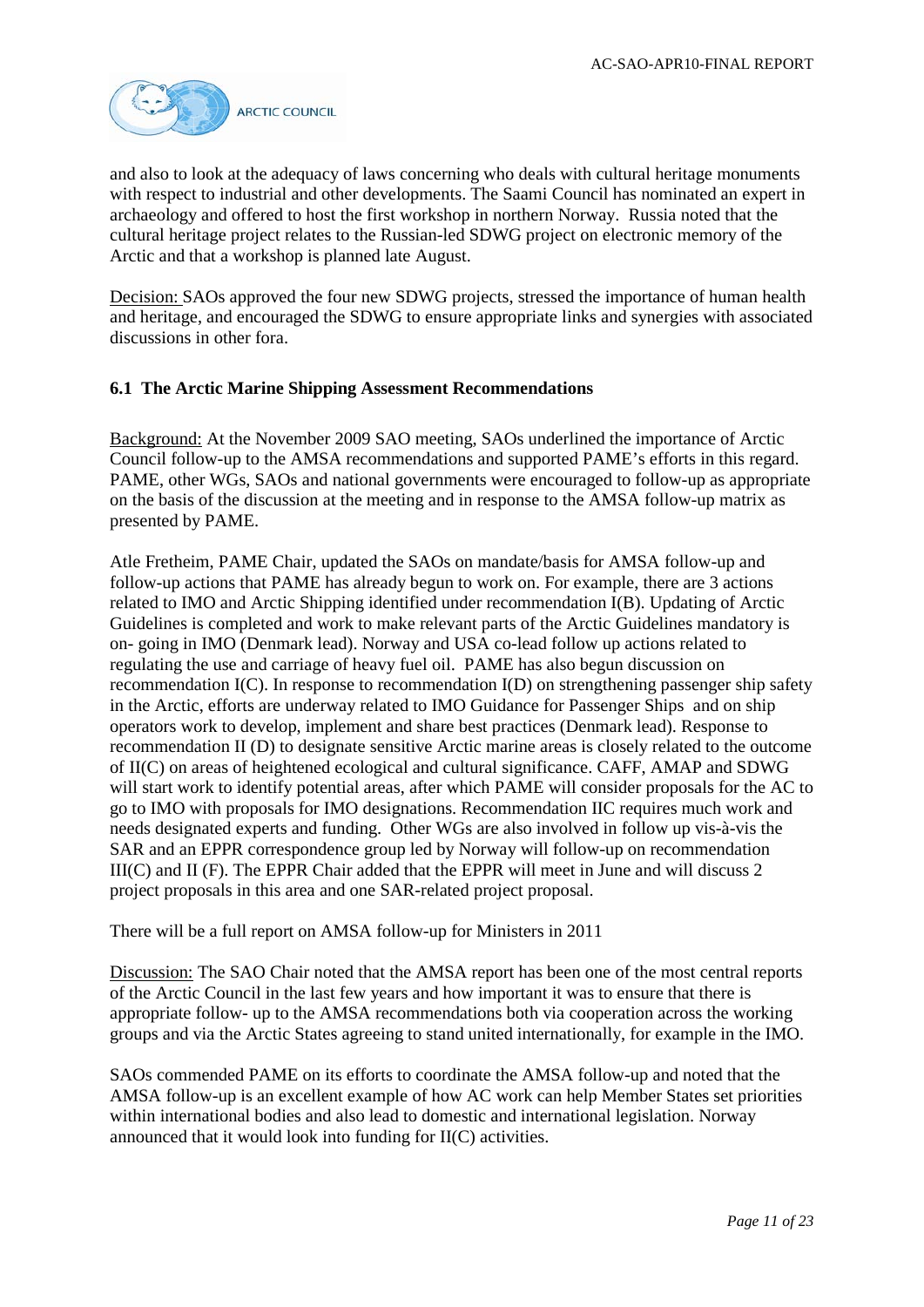

There was broad agreement that more stringent shipping standards should be applied to the Arctic. Indigenous people need to be consulted and accommodated. Some noted that there are regulatory regimes in place in Arctic and the potential to learn from each other regarding how to strengthen them. Canada informed that as of 1 July it will make it mandatory for all ships passing through Canadian waters to be registered and that Canada will expand its Arctic waters pollution prevention act. ICC informed that the Inuit have marine protected areas, and are in negotiation with Canada to set aside even more.

Decision: PAME and other WGs involved were commended for the way they coordinated and implemented follow-up to the AMSA recommendations. SAOs looked forward to a full report on AMSA follow-up for Ministers in 2011.

### **6.2 The Arctic Ocean Review (AOR) Project**

Background: Elizabeth McLanahan, /USA, Vice Chair of PAME reported that the Arctic Ocean Review is proceeding according to the AOR Project Plan revised in accordance with guidance from last SAO meeting. A Project Expert Group (PEG) has been established. The outline of the AOR Phase I Report contains 7 main sections including the status of the Arctic marine environment, global, regional (Arctic and partially Arctic) and bilateral instruments, and an analysis. In development of the Phase I AOR Report, consultations with other Arctic Council working groups are underway to identify possible areas of collaboration, in particular relating to the section on *"The Status of the Arctic Marine Environment and Emerging Trends"*. An AOR expert workshop is planned for the 13 September 2010 in Washington. The phase I Report, including the outcomes of the workshop, is to be ready for the Arctic Council Ministerial meeting in April 2011. The report will be ready for PAME approval in February 2011. PAME has also developed a communication and outreach plan.

Discussion: PAME was asked to ensure SAO review of the documents before they are made public. The review is seen as important to express the AC views on Arctic Ocean governance and what is needed. The purpose of the work is not to recommend any new structure but to look at the breadth of exsisting instruments, opportunities to make better use of them, and to determine if there are any gaps and steps that the AC could take to fill them, such as it has on SAR. Russia noted that if some countries prefer to address certain issues at the national level this does not necessarily indicate a gap in international cooperation. Russia also asked PAME to avoid the term "strengthening governance of Arctic" as per page 1 of the project plan as it has unintended meaning when translated into Russian. PAME will take account of these Russian concerns during the course of work. EPPR will support the AOR in the emergency response dimension of the review(Canada lead).

Decision: SAOs noted that the AOR is progressing according to plan and welcomed cooperation between the WGs. SAOs requested they be closely consulted during the process including an update in October, with a view to delivering the Phase 1 report to the Ministerial Meeting in 2011.

## **6.3 SAR Task Force**

Background: At their meeting in Tromsø in April 2009, Ministers decided to establish a task force "to develop and complete negotiation by the next Ministerial Meeting in 2011 of an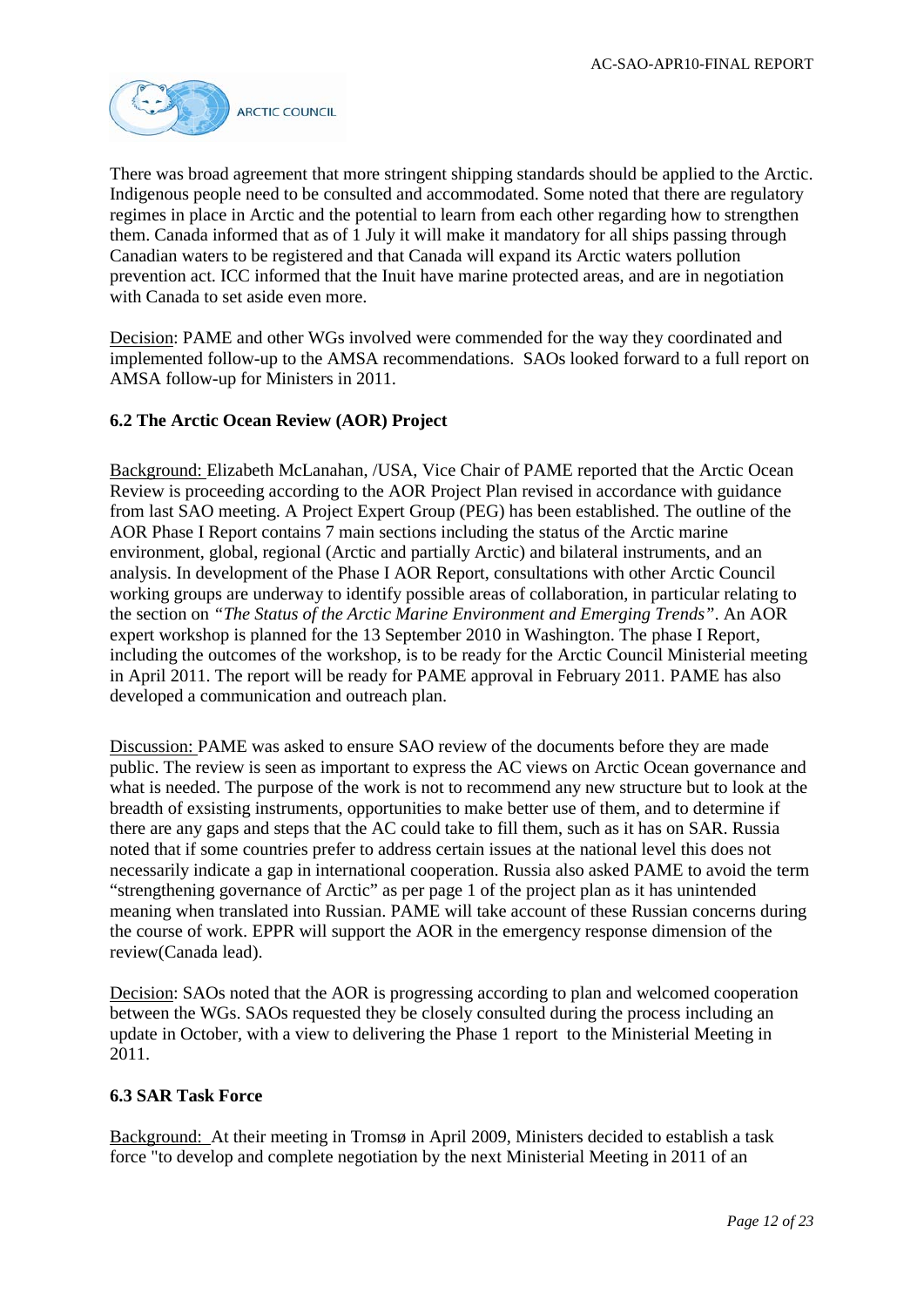

international instrument on cooperation on search and rescue operations in the Arctic". The US and Russia co-chair the task force.

Ambassador Vasiliev of Russia, TF co-chair reported that all eight Arctic States are actively involved. The task force met in Washington in December and in Moscow in February. The next meeting will take place in June in Oslo. There is agreement to negotiate a legally binding document and this means the TF is in the process of full intergovernmental negotiations. It is therefore premature to disclose details. At least 2 or 3 more plenary sessions in the fall 2010 are needed and practical drafting of the text will begin at the next meeting in Oslo. Although an agreement to be signed by Ministers in 2011 would be a landmark outcome for the AC this should not be seen as ultimate goal. The ultimate goal is to improve SAR ability to respond to increased human activity.

Discussion: The US and Russia were thanked for their leadership of the TF and hosting the first workshops. The work of the SAR TF was commended as an excellent example of the Arctic Council's flexibility and responsiveness to new challenges.

Decision: SAOs concluded that the work is progressing well and is on track to be ready for the 2011 ministerial. The work of the SAR TF will also be discussed at the Deputy Minister Meeting next month in Copenhagen.

### **7.1 Update on The Project Support Instrument (PSI)**

Background: Arctic Council Project Support Instruments (PSI) Guidelines, approved by the SAOs, on 7 April, 2005, requires that the Funds Manager (NEFCO) shall semi-annually present a report to the SAOs about the activities of the PSI. As described in NEFCO's report on the PSI for this meeting, the PSI Trust Fund has received contributions from Finland, Iceland, Norway and Sweden; interest and bank cost, as of 31 December 2009, stands at a total of EURO 739 800.39. Total pledges are considerably higher. The actual operation of the Fund is contingent upon a contribution from Russia. The Russian Federation contribution has been approved with respect to domestic legislation and has been included in its 2010 Federal Budget. The remaining internal procedures for depositing the RF contribution into the PSI Trust Fund Account are being expedited. Upon signing of the Contributor's Agreement with Russia and receiving the contribution from the RF , NEFCO will proceed with making PSI operational, including its contribution of EURO 450 000, and call for convening the first PSI Committee meeting.

Discussion: Russia reported that the most complicated domestic legislative procedures have been completed and are awaiting the signature of the minister.

Decision: SAOs noted NEFCO's Report on the PSI and status of contributions and pledges. SAOs welcomed the announcement from the Russian Federation that the necessary domestic legislation is now in place and look forward to the completion of the remaining domestic processes for depositing the RF contribution into the PSI Trust Fund Account so that NEFCO can proceed with making the Arctic Council PSI operational.

#### **7.2 Mercury**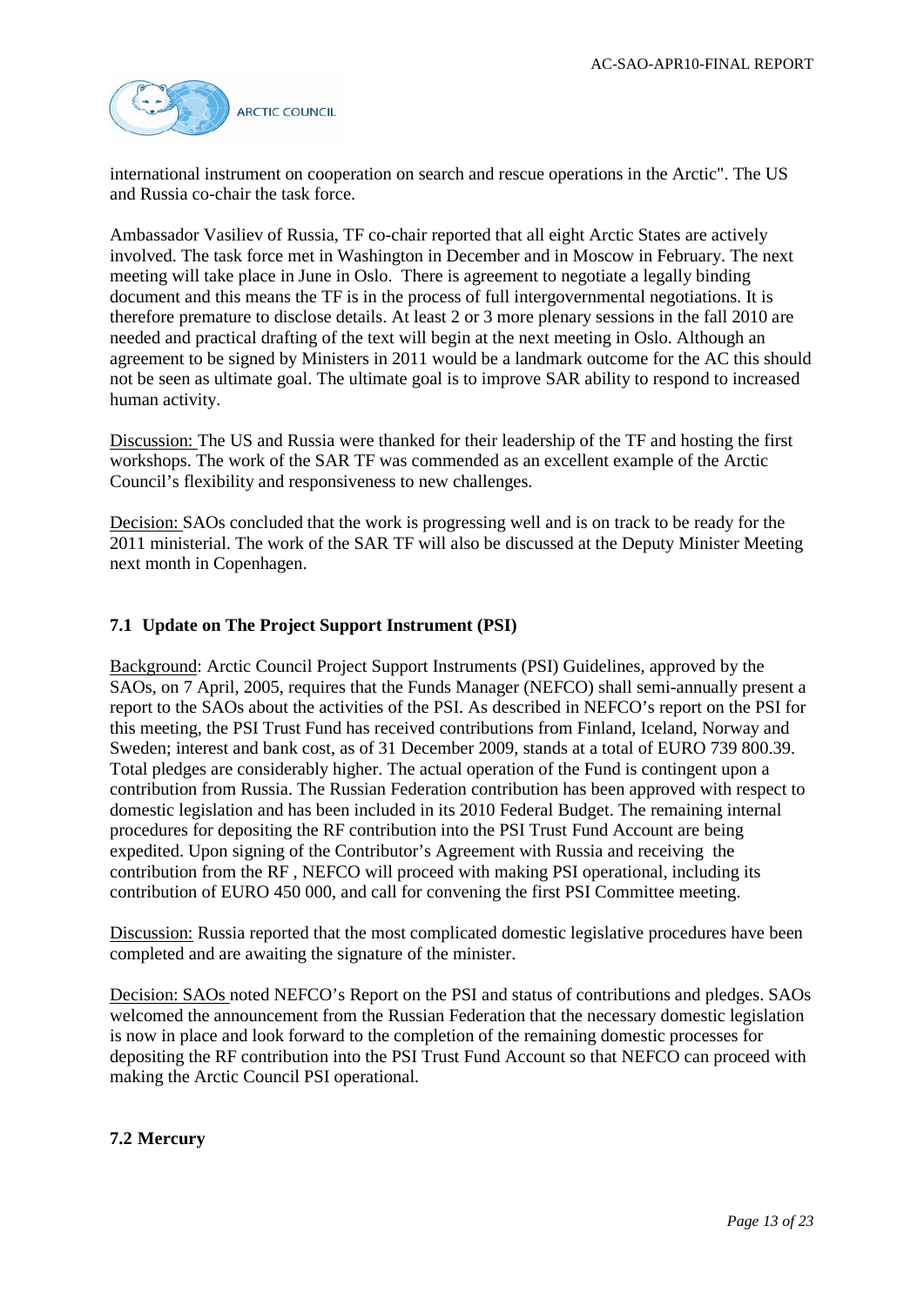

Background: AMAP Chair Russel Shearer reported how mercury is transported to the Arctic and why that amplification at the top of food chain poses a serious human health issue. He provided SAOs with an update on AMAP's Mercury Assessment (Canada Denmark co-lead), that is now undergoing a scientific review and is expected to be delivered to Ministers in 2011. AMAP has been working closely with UNEP Chemicals since 2007, including production of mercury assessment reports and global emission data, and has decided to enter into a MOU with UNEP Chemicals. AMAP will cooperate closely with UNEP on its process to develop a legally binding instrument on mercury (which used to be voluntary), noting that AMAP assessment information cannot be pre-released before April 2011 but this will be in time to be used in the global negotiations. AMAP will also contribute to effectiveness evaluation of the Global Monitoring Plan for mercury. SAOs were requested to approve an AMAP booth at the UNEP Intergovernmental Negotiating Committee (INC) in Stockholm in June in order to provide relevant information on the relative importance that mercury has as a major pollutant of concern in the Arctic region and the potential impacts it may have on the Arctic environment and its peoples.

Discussion: SAOs and PPs noted the UNEP process on mercury was agreed to by the UNEP Governing Council in February 2009. An Inter-governmental Negotiating Committee (INC) has been established to negotiate a global treaty that is expected to be launched in 2013. Sweden will host the first INC in June. SAOs and PPs supported AMAPs mercury related work and encouraged AMAPs involvement in support of the UNEP negotiating process stressing that mercury pollution is a global issue with important regional consequences. It is a serious issue for Inuit, especially women, who eat more traditional foods. NW Greenland is the area with highest contamination. The Arctic Council needs to strive actively to influence the outcome of international transboundary pollution issues that are of direct concern to the Arctic region. SAOs discussed the role of Arctic States and working together to ensure conclusion of the agreement by 2013 as envisioned. The Stockholm PoPs Convention was pointed to as a model of AMAP and PP cooperation and PPs asked for a similar level of involvement in the work on mercury.

Decision: SAOs encouraged enhanced AMAP cooperation with UNEP. Member States were urged to take a strong position in the UNEP Global Mercury INC negotiation process with a view to concluding a global mercury treaty by 2013. SAOs look forward to receiving AMAPs updated mercury assessment at the 2011 Ministerial.

# **8.1 SAON – Sustaining Arctic Observing Networks**

Background: AMAP Executive Secretary Lars Otto Reiersen presented background information, progress to date and future plans for the SAON, which is now in its second phase. The vision of SAON is that "users should have access to free, open and high quality data that will realize Pan-Arctic and global value-added services and provide societal benefits." The current priorities for the SAON Steering Group has been to 1) make an inventory of national observing networks. (All 8 Arctic states have contributed, and this work has proven to be very valuable in itself, as many of the countries did not have such inventories in place nationally). 2) facilitate data access, archive and sharing, 3) promote community based monitoring, 4) explore funding and agency cooperation and 5) recommend an institutional framework for the long-term future of SAON.

The meeting of the SAON SG and the workshop of the funding agencies in Miami last March was a success as several new parties had joined the network. The workshop report from Miami is being produced. The outcome of the workshop was underlined, especially concerning the future institutional framework and specific tasks that SAON should undertake.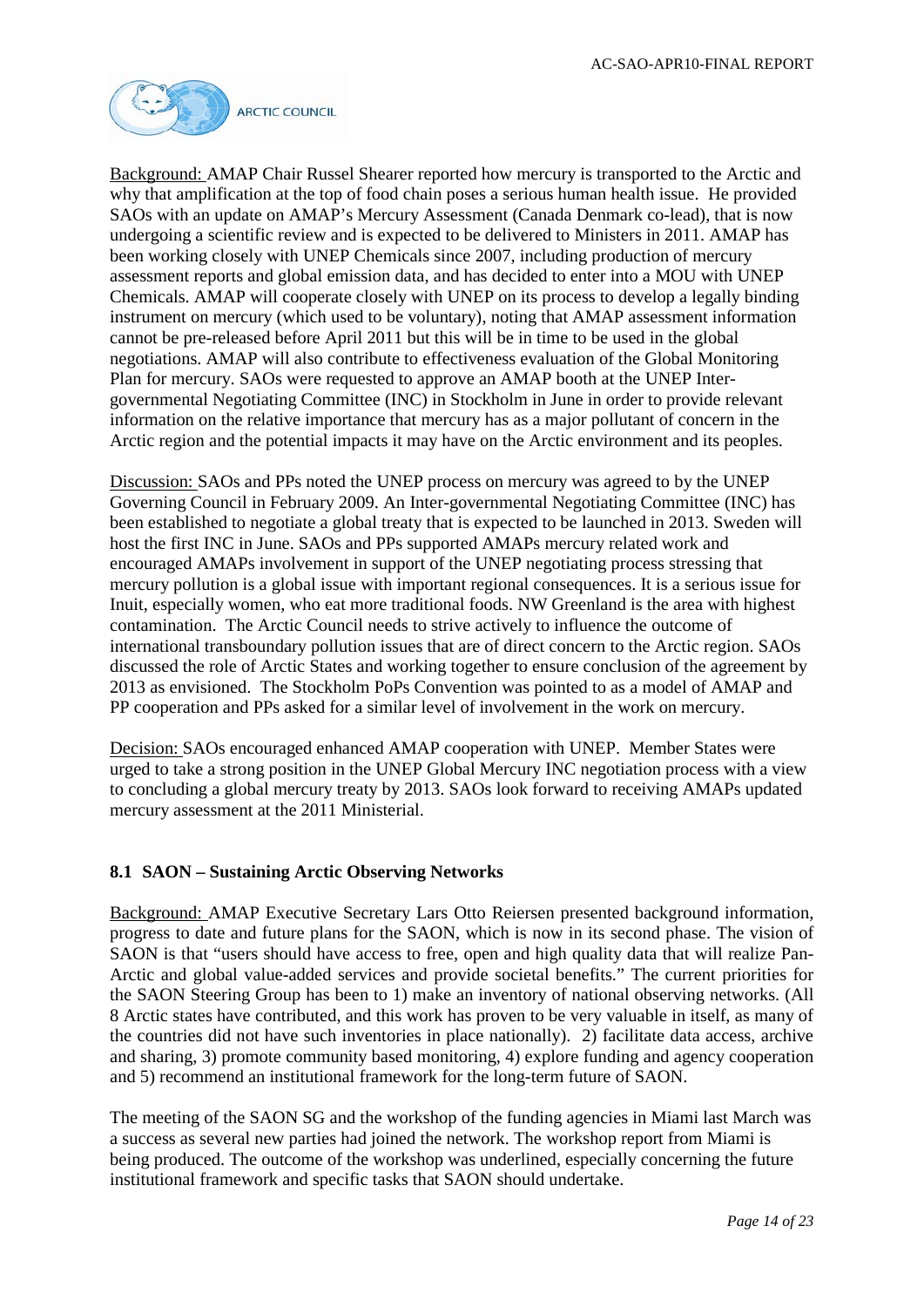

SAON needs to demonstrate added value and to that end, it will have a report ready for the 2011 Ministerial meeting. At the next SAO meeting in October the Steering Group will present a draft list of tasks and establish initial priorities.

Discussion: There was general support for the AC to continue to take the lead on SAON. Several SAOs expressed satisfaction with the development of SAON, especially with the development into a more tangible product. The US SAO underlined the great importance the US attaches to SAON and that it is willing to commit 0.5 million USD to the SAON process contingent upon pledges from other countries prior to the SAON SG and DM meeting. If so, the Deputy Ministers would be able to declare specific commitments in Copenhagen. To keep SAON coordinated and moving forward, it was important to have at least one person dedicated to the project. The US was looking into possibly providing that person. Some countries noted that it was necessary to move forward carefully, to evaluate the process, and to look more closely into the institutional framework, and consider options to operationalize SAON. Norway wanted to contribute to SAON, and underlined that Norway would continue to fund the SAON /AMAP secretariats and that the new Svalbard Integrated Arctic Earth Observing System (SIOS) would interact actively with SAON in the future. Denmark asked whether Terms of Reference for SAON were still missing. Sweden informed that they were now recruiting a new national focal point for the SAON, and that this was a big step forward in the domestic context. Some SAOs were concerned that the SAON SG meetings 10 and 25-26 May would be too late to provide relevant and up-todate information to Deputy Ministers before their 27 May meeting. CAFF asked about the relation between CBMP/SAON, and AMAP explained that SAON will facilitate observations but not do the monitoring itself.

**Decision:** SAOs thanked AMAP and IASC for chairing the SAON Steering Group and took note of progress, including at national level. The SAON SG was requested to take into account the views raised by SAOs. SAOs looked forward to discussions at the DM meeting on questions such as funding, institutional framework and a coordinator/champion. There is a need to evaluate the process and progress to date, and to have clear terms of reference.

## **8.2 CBMP - Circumpolar Biodiversity Monitoring Programme**

Background: The Arctic Species Trend Index (ASTI) is a critical component of the CBMP, and the CBMP is a significant AC contribution to SAON. *The Arctic Species Trends Index* (ASTI) is complete and the first report on the Index has been submitted to the SAOs (www.asti.is). The report was released at the Miami conference. The ASTI collected and integrated biodiversity datasets from each of the Arctic countries so that Arctic wide data and the trends for Arctic species can be seen. Almost 1000 datasets representing 35% of all known Arctic vertebrate species are found in the ASTI – a significant accomplishment. The key message from this first report is that there is a general decline in Arctic biodiversity- highest in the high Arctic but with increases in the low/sub-Arctic. The CAFF Chair noted the importance of going beyond knowing about the physical impacts of climate change and other stressors in the Arctic and to examine the consequences for flora and fauna.

Discussion: SAOs welcomed the report. Norway underlined the importance to Norway of accurate data on Atlantic cod and asked that the figure on page 13 be corrected to read Greenland cod. Iceland seconded Norway's position with regards to the Atlantic cod and noted that this forum would only be able to welcome the release of this report, as it was not suppose to approve or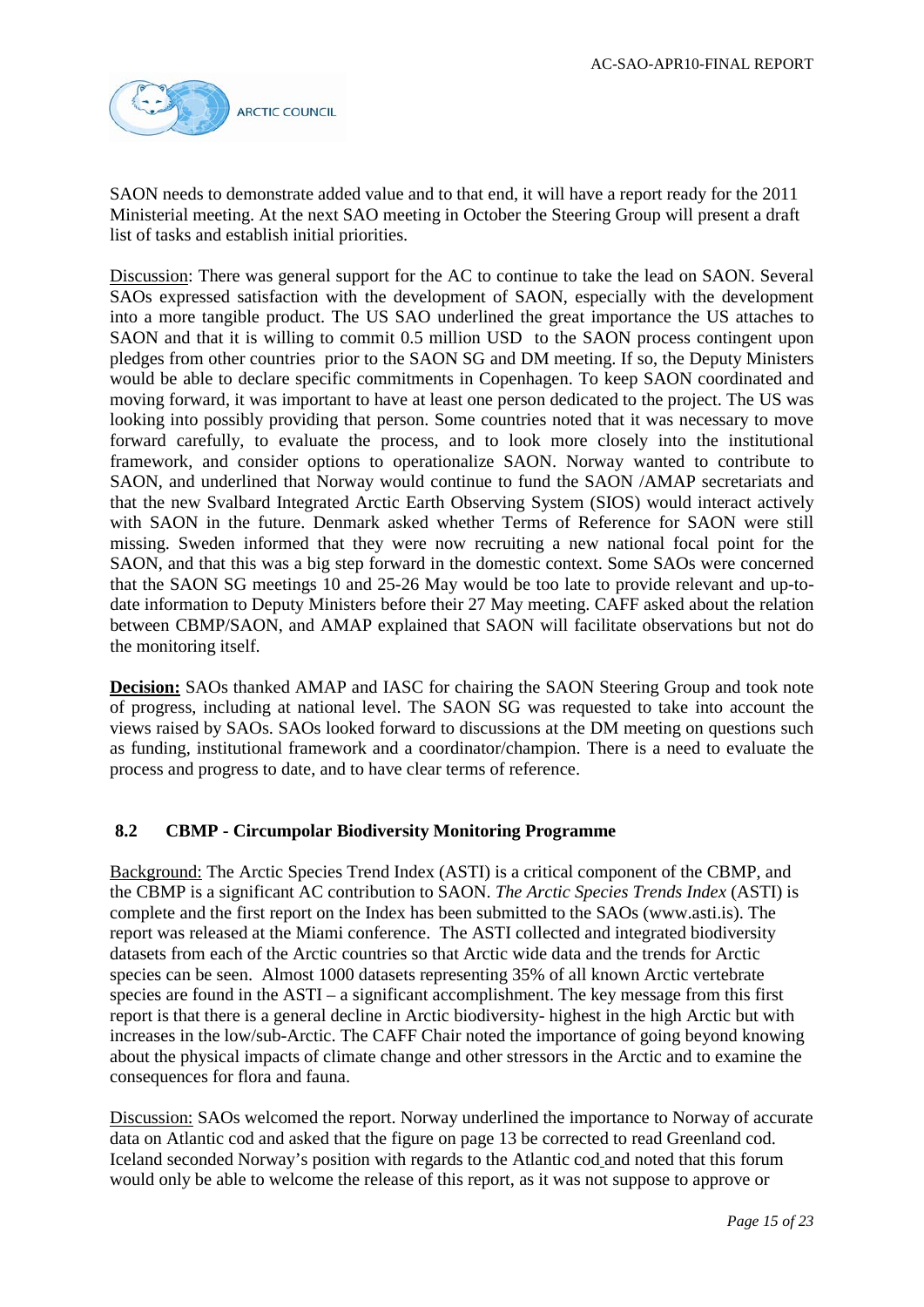

verify its content. The Saami Council noted that they have a holistic ecosystem management approach. They noted that regarding the information on page 9 further data was available and could be included. All data, including TEK, needs to be incorporated. CAFF acknowledged that the report makes use of the best available data but that there can be more data. The CAFF Chair said that the working group strives to include TEK and pointed to the importance of its community based monitoring strategy as a part of CAFFs CBMP.

Decision: SAOs welcomed the first report on *The Arctic Species Trends Index* (ASTI) as an important achievement of the CBMP and look forward to its continued development. CAFF was encouraged to continue its activities to integrate TEK in its work.

# **8.3 Arctic Protected Areas Map**

Background: CAFF presented the completed updated map (and dataset) of protected areas in the Arctic. The first protected areas dataset for the Arctic was created by CAFF in 1994 and was last updated in 2004. The data here represent the first results of this new update. The CAFF Chair informed that protected areas in the Arctic had increased from 6% to 11% since 1980 but noted that the protected status of these areas varies. CAFF has established an Arctic Protected Areas monitoring expert group and plan and is also working with PAME on AMSA follow-up mapping particularly related to marine sensitive areas. CAFF is discussing cooperation with IUCN on Arctic world heritage sites. This updated dataset will be submitted as an Arctic component to UNEP WCMCs World Protected Areas Database. Iceland is leading a project focusing on those protected areas which have a marine/coastal component. This project will further develop the information on these areas and compile a dataset detailing the nature and extent of the protection afforded. The dataset can be downloaded through the data portal [www.arcticdata.is](http://www.arcticdata.is/) where all published data from CAFF and PAME is being made available to access and use. CAFF through the CBMP has established an Arctic Protected Areas monitoring expert group and plan and is also working with PAME on AMSA follow-up mapping particulary related to marine sensitive areas. CAFF is discussing cooperation with IUCN on Arctic world heritage sites and marine sensitive areas.

Decision: SAOs noted these achievements and welcomed the updated Arctic Protected Areas Map.

### **9.1 Maximizing the Legacy of IPY**

Background: Norway, represented by Kim Holmen, Research Director at the Norwegian Polar Institute, presented the background for the IPY legacy discussion by comparing it to the IGY in 1957. He stressed that while the IGY had been a top-down process, the 2007 IPY was a bottom up process with a huge number of projects and a great variety in both content and financing sources. There will be a workshop in Oslo on June  $9<sup>th</sup>$  to examine the question of what the real legacy of IPY will be. The aim is to secure how the successful communication & outreach from the IPY could be best continued and also to secure continued and strengthened cooperation. A scoping paper will be provided. The workshop targets scientists and policy makers.

Discussion: SAOs noted the IPY legacy workshop during the Oslo IPY Conference in June is a key event in identifying the IPY legacy. It was noted that the workshop must be referred to as "supported by the AC and ATCM", not as a joint AC/ATCM workshop. The 2012 IPY Conference in Canada is another opportunity to discuss the IPY legacy. Canada noted it will host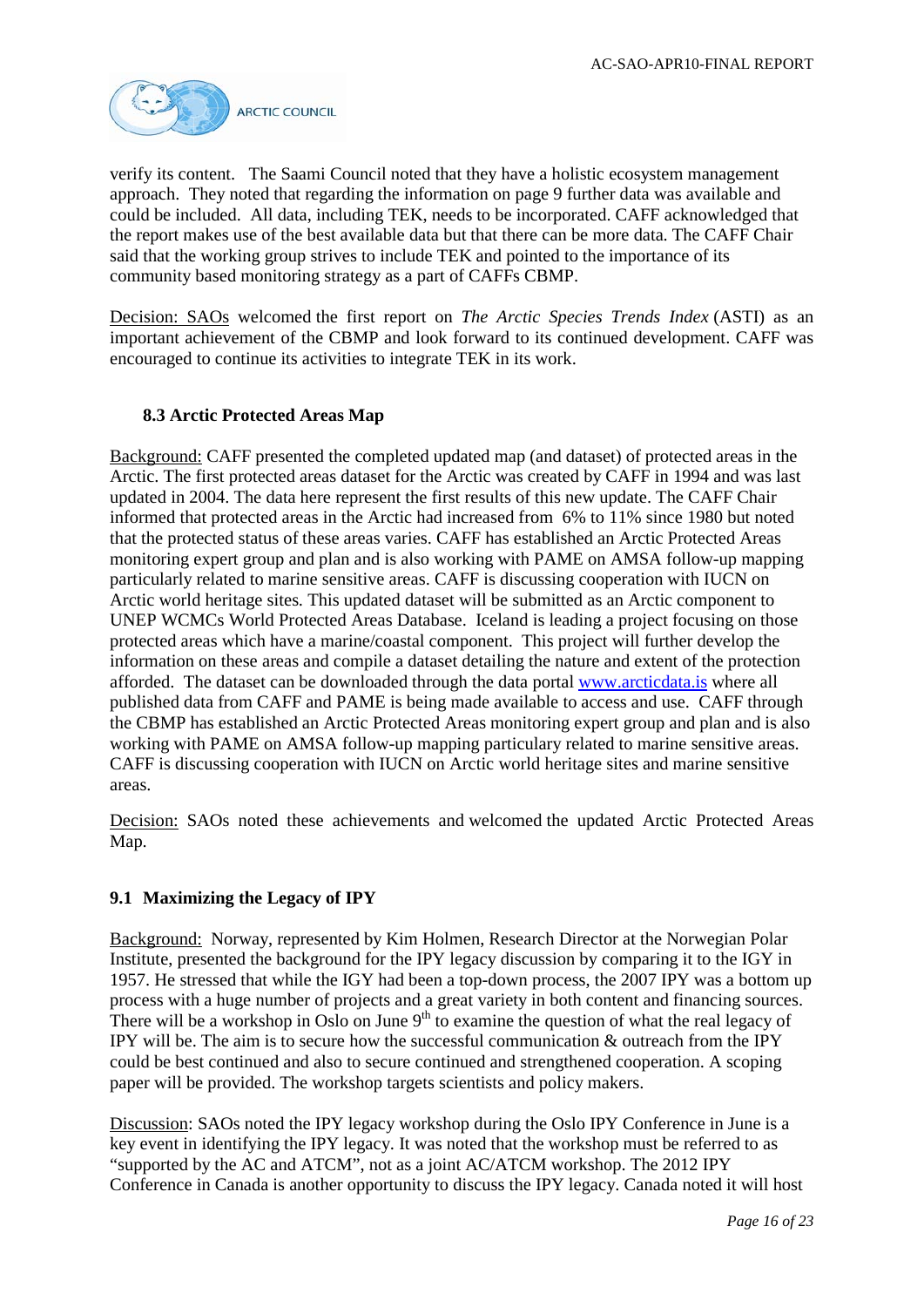

the 2nd IPY Conference in 2012 in Montreal and hopes to make a strong bridge between the two conferences. Russia noted that the upcoming IPY Legacy workshop in June also has the mandate to consider an International Polar Decade (IPD) and that the special WG of the WMO will submit a concrete proposal soon. Russia offered to circulate to the AC the Russian draft concept of IPD that it circulated to WMO.

Decision: SAOs agreed to support the workshop in Oslo and to discuss IPY legacy again at the next meeting. AMAP was asked to report back to SAOs in October on the outcome of the workshop.

### **10. Working Group Administration**

### **10.1 Working Group Progress Reports**

Background: Working Group Progress Reports contain information on project progress and outcomes intended for Ministers, including special issues for SAO consideration.

Decision: SAOs took note of the reports from the Working Groups.

### **10.2 Approval of the Strategic Plan of EPPR**

Background**:** EPPR circulated the final version of its updated strategic plan on March 5, 2010. SAOS were asked to approve this plan and a small revision of the EPPR Operating Guidelines to reflect the changes of the new Plan, namely that the Strategic Plan of the EPPR is a high level strategic/steering document separate from the work plans which are updated periodically.

Discussion: SAOs noted that the importance of EPPR's work is growing and the importance of EPPR as a venue for experts to exchange information. SAOs noted that other WGs (i.e. AMAP, SDWG) are also developing strategic plans and that for consistency also these should be reviewed by SAOs. It was requested that AMAP circulate the results of the AMAP external review.

**Decision**: SAOs approved the EPPR Strategic Plan and the revised EPPR Operating Guidelines. SAOs requested WGs to seek SAO approval of their Strategic Plans in the future.

#### **11 Any other business**

#### **11.1 The 4 Councils of the North**

Background: The Tromsø declaration welcomed the increased cooperation with regional bodies such as the Nordic Council of Ministers (NCM), the Barents Euro-Arctic Council (BEAC), and the Council of the Baltic Sea States (CBSS) and acknowledge(d) their contributions to circumpolar cooperation. There are regular meetings between the 4 councils, both at political level and at Senior Arctic Officials level. As decided at the last SAO meeting, discussion on this item will continue. The SAO Chair participated at a meeting with the 4 councils in Kirkenes, Norway 23 March 2010 and gave a brief report. At the meeting of the 4 Councils, the SAO Chair reminded participants of the different mandates and work cycles of the 4 Councils and that cooperation needs to be pragmatic and based on bottom up model through contacts, for example, between working groups and secretariats.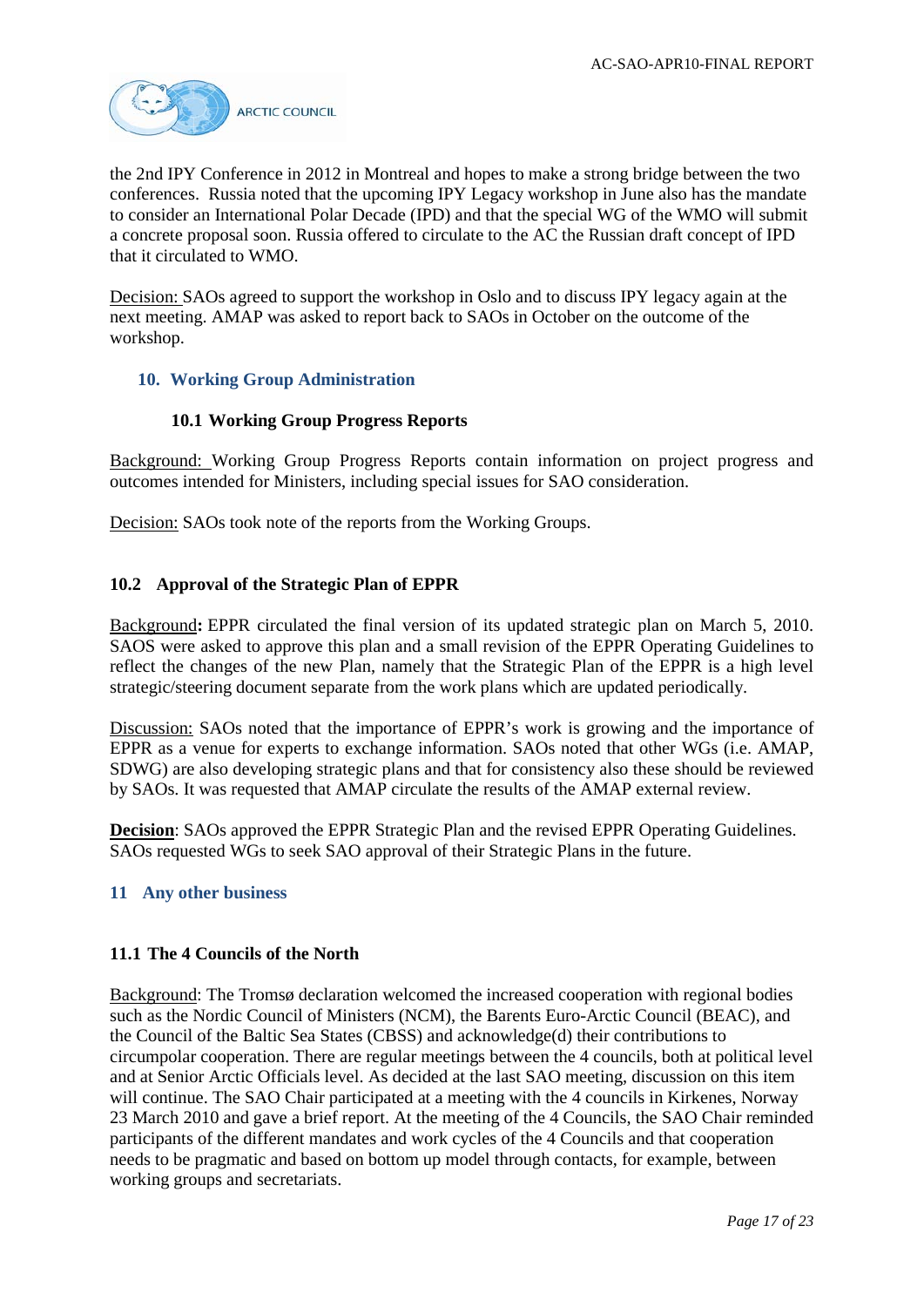

Discussion: SAOs welcomed the SAO Chairs approach to how to proceed in relation to the 4 councils of the North with the view of fulfilling the mandate given in the Tromsø declaration. The Saami Council informed of the first congress for indigenous people of the Barents region in Kirkenes, Norway.

In addition, RAIPON reported on the Arctic Leaders Summit that took place 14-15 April in Moscow. More than 120 participants, including the SAO Chair, took part and the meeting focused on 2 critical issues: intensified industrial development in Arctic region and climate change as it affects Indigenous Peoples and their livelihoods. The SAO Chair was thanked for his participation.

Decision: For information only. The SAO Chair will circulate the final report from the Chair of the meeting when it is available. The Arctic Council will host the next meeting of the 4 Regional Councils in spring 2011.

# **11.2 The Indigenous Entrepreneurship project**

Background: At the last SAO meeting in November 2009, Russia suggested that the Indigenous entrepreneurship project of the Barents Euro-Arctic Council (BEAC) might be a possible and suitable project for exploring any extended cooperation between the councils. The project aims to develop entrepreneurship among indigenous peoples in the Barents region. The participating entrepreneurs should have businesses/ideas closely related to indigenous cultures and traditions. The project is formally a cooperation between the different Indigenous Associations in the Barents region, and in contact with the Canadian Department of Indian and Northern Affairs. The project budget is approximately 1 million euro. Main financers will be Interreg IVA Nord (EU), Nordic Council of Ministers, Norwegian Barents Secretariat and the International Barents Secretariat. Several regional governments and the Saami parliaments of Norway and Sweden have also granted funding to the project. The Norwegian Ministry of Foreign Affairs and the Canadian Department of Indian and Northern Affairs are also contributing to the project.

Russia introduced the goals of the project and underlined that it is an important capacity building and sustainable development initiative for indigenous people. The project is partnering with the Arctic Portal.

Discussion: SAOs and PPS supported the proposal as an excellent way to make use of strengths and cooperation between regional organizations in the north and asked the SDWG to consider making the initiative circumpolar. RAIPON noted that RAIPON, SC and BEAC will meet next week to discuss in more detail. The Saami Council noted that many Saami associations are already partners.

Decision: Cooperation with the project was strongly supported by SAOs and PPs. Russia and others were invited to raise the proposal in the SDWG with the aim to make it a SDWG project. The SDWG was requested to take this up at their next meeting in Ilulissat October 2-3 2010.

# **11.3 Information about the Nordic Council of Ministers' (NCM) Arctic Conference in Copenhagen 26 May 2010.**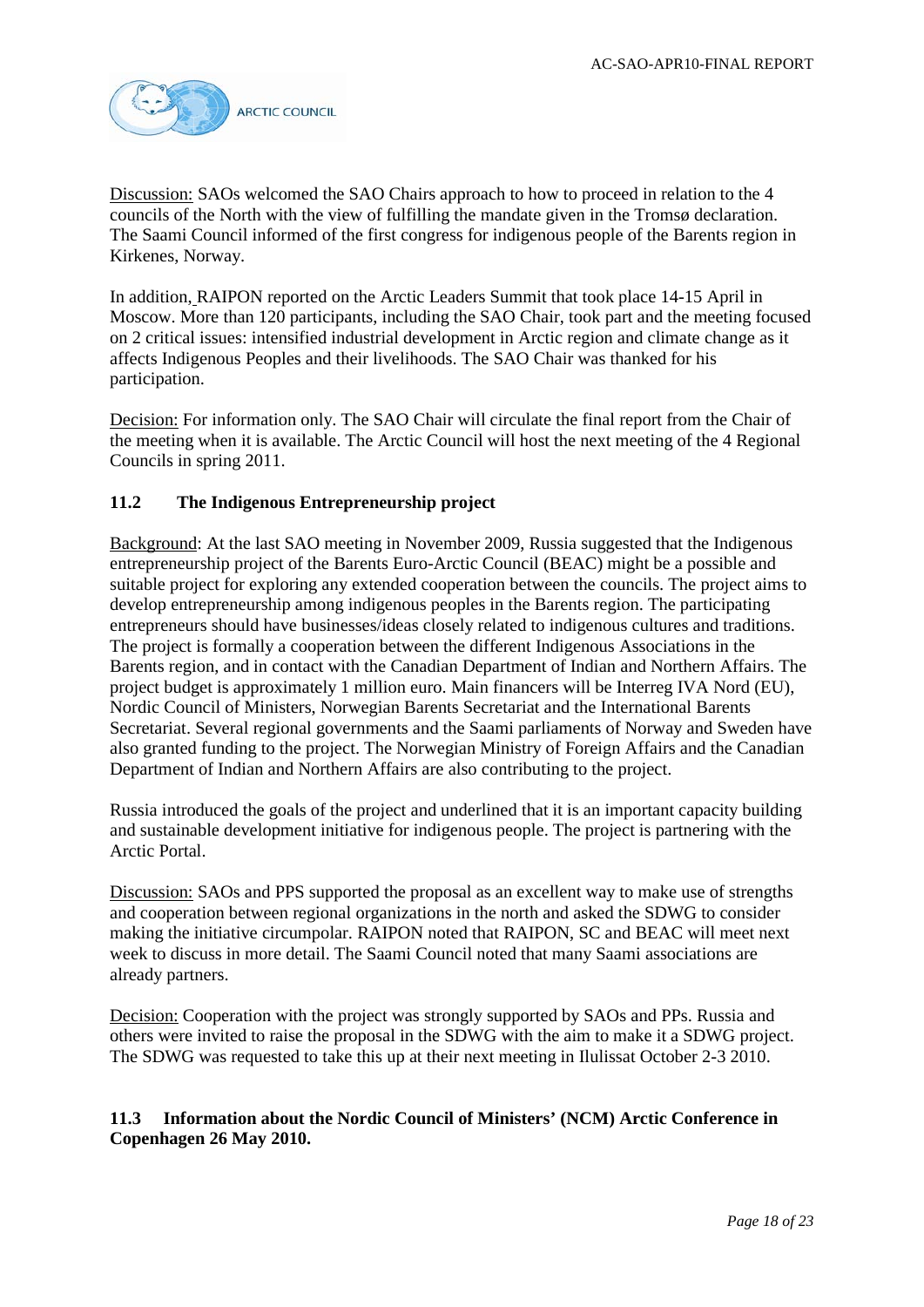

Background: The Danish presidency of the NCM informed that it is organizing an Arctic Conference in Copenhagen on 26 May. The current plan for the conference includes a 1 hour opening session on overall Arctic issues followed by 3 panel sessions on: governance in Arctic; resource development in the Arctic (oil and gas); and living in the Arctic.

Decision: For information purposes.

### **11.4 SCPAR** *(Standing Committee of Parliamentarians of the Arctic Region)*

Background: Bjørn Willy Robstad, Secretary General of The Standing Committee of Parliamentarians of the Arctic Regions (SCPAR) gave a brief update on the cooperative work of SCPAR. SCPAR met in Washington on 18 March 2010 and discussed energy, offshore oil and gas development and climate change. The US presented its US Arctic policy to the meeting. SCPAR will also meet in Oslo on 7 June 2010 to discuss the Norwegian Arctic policy, education, research and IPY legacy. The 9<sup>th</sup> Conference of Parliamentarians of the Arctic Region will be arranged in the European Parliament, Brussels, on13-15 September 2010. The main topics are sustainable use of resources in the Arctic, IPY, cooperation in research, and consequences of melting ice. SAOs and PPs are invited and the Danish Foreign Minister as Chair of the AC is invited to address the conference

Decision: SAOs noted the importance of SCPAR to facilitate that parliamentarians of the Arctic circumpolar region meet to discuss the Arctic agenda.

#### **11.5 Information about the Arctic Environmental Ministers Meeting in Ilulissat 8-11 June**

Background: Denmark informed SAOs that the Danish Ministry of Environment, in cooperation with Greenlandic government has invited Arctic Environment Ministers, PPs and AC permanent state observers to a meting 8-11 June 2010 in Ilulissat. The meeting will focus on the fragility of the Arctic environment with respect to: the fast growing development in marine shipping, offshore oil and gas activities and the consequences of climate change in this sensitive Arctic environment. The meeting will be an opportunity for the Arctic Environmental Ministers to set the stage for a common understanding of the environmental issues facing the Arctic Marine Environment with focus on IMO, among others including the AMSA recommendations IIC and IID. Relevant Arctic Council Working Group activities (AMAP, CAFF and PAME) will be presented. It was stressed that this is not a formal AC meeting, but an initiative by the Danish Minster of Environment.

Discussion: SAOs thanked Denmark for the initiative. It was noted that as the AC work often has an environmental objective, it is important to engage Environment Ministers. Questions were asked concerning the agenda for the meeting, whether black carbon would be on it, on participation at the meeting, the role and participation of AC PPs and working groups and why SAR was included on agenda. Denmark promised that the agenda will be sent out within the next 2-3 weeks, and would include an item on outcome of the Deputy Ministers' Meeting. Several PPs pointed to the funding difficulties following from this not being an AC meeting. The importance of following the AC protocol was underlined.

Decision: The SAOs thanked Denmark for arranging the meeting, and requested the organizers to take note of the interventions at this meeting.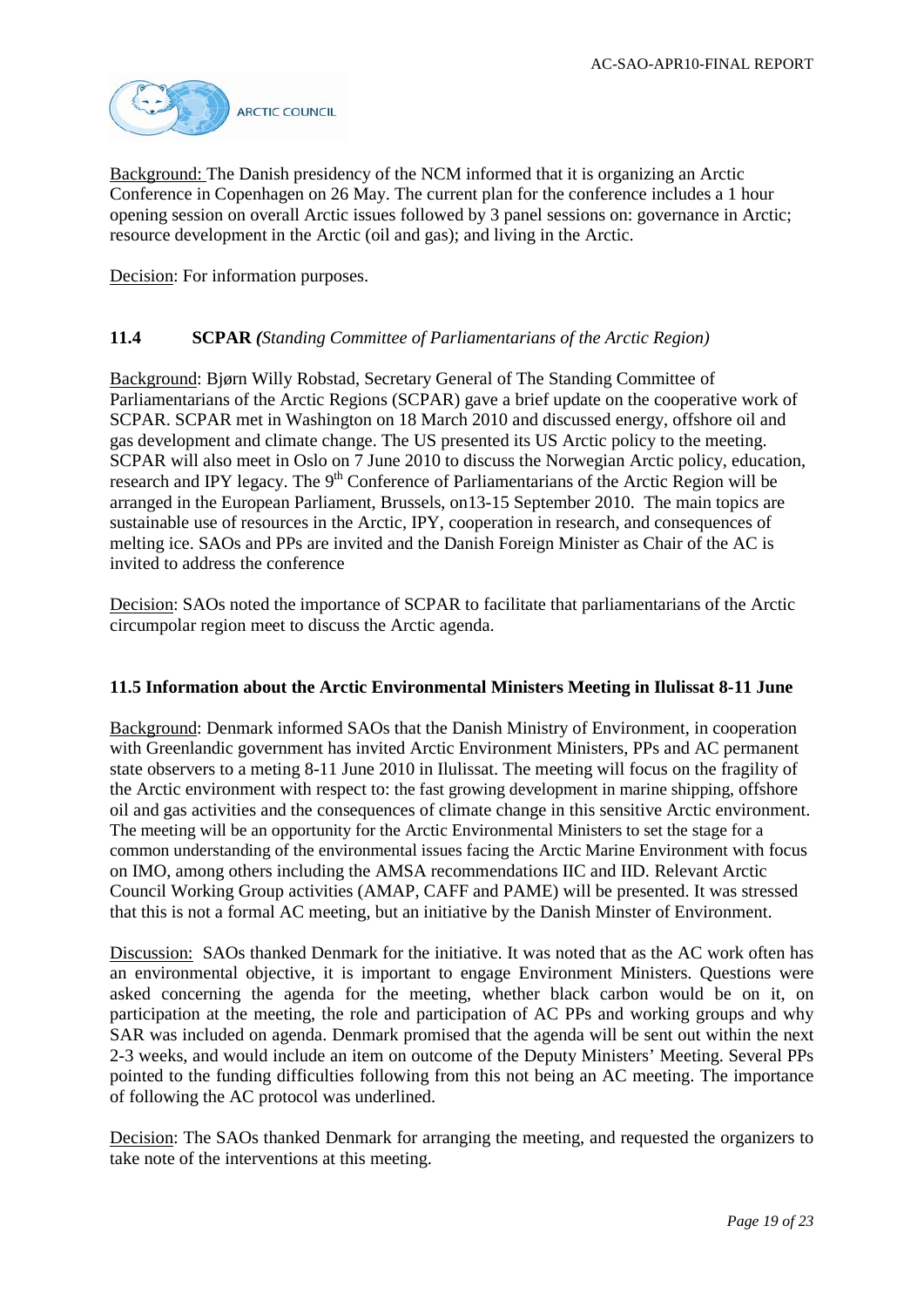

## **11.6 Arctic Ocean Foreign Ministers' meeting**

Background: Canada provided a debrief of the meeting of the Arctic Ocean coastal states that took place in Chelsea, Canada on 29 March 2010. The Ministers had a dialogue on issues of particular relevance to the roles, responsibilities and jurisdiction of those states. Ministers discussed the extensive work underway on the delineation of the continental shelf and ways to enhance collaboration. Ministers also discussed a number of emerging issues, including those related to public safety that could arise from increased access to the Arctic. The meeting, as noted in the Chair's Summary, also served to compliment the work of the Arctic Council and to highlight its significance as the central forum for international cooperation on Arctic issues. The Chair's summary from the meeting is available on the website of the Canadian MFA.

Discussion: SAOs thanked Canada for the briefing. The SAOs of Iceland, Finland and Sweden, and some PPs pointed to the lack of inclusiveness at this meeting, and noted that after the Ilulissat Declaration they had the understanding that there would be no more Arctic Coastal States meetings. It was underlined that the AC is, and should continue to be, the central body for discussion of Arctic issues, with full participation of all Members. To strengthen the AC one should avoid fragmentation. Russia noted the successful Norwegian-Russian agreement of settlement of overlapping claims and that this is a result of good cooperation between coastal states and demonstrates the need for Ministers to meet in several arenas.

Decision: SAOs thanked Canada for the debriefing, took note of the interventions and welcomed the Norwegian-Russian agreement on the delimitation in the Barents Sea.

### **11.7 University of the Arctic**

Background: Jan Henry Keskikalo, UArctic board member gave an update on recent developments. UArctic is now established as a legal entity as the UArctic Association based on Finnish law. He informed briefly about positive developments with new funding from the Danish government and further expansion of the UArctic.

Discussion: RAIPON welcomed the UArctic initiative to launch a new position as vice president for indigenous issues.

Decision: For information only.

#### **Suggestion to consider new project about Volcanic influences on Arctic climate**

Norway informed that a small expert group from the Norwegian Polar Institute in cooperation with Icelandic experts had been in the process of making a short document on the effects outlining how the Icelandic volcano eruption is a new element affecting climate, environment, air transport in the Arctic. Norway suggested asking AMAP to make an outline of a potential study on climate effects, mercury, etc and circulate to SAOs intersessionally for later decision.

Discussion: Consensus was not reached on the idea, since some SAOs required time to consult further on this issue domestically and were not in a position to take a decision at this meeting. AMAP was requested to consider the issue further in accordance with established procedures with a view to developing an outline/proposal for future work to be presented to SAOS at a future meeting as appropriate.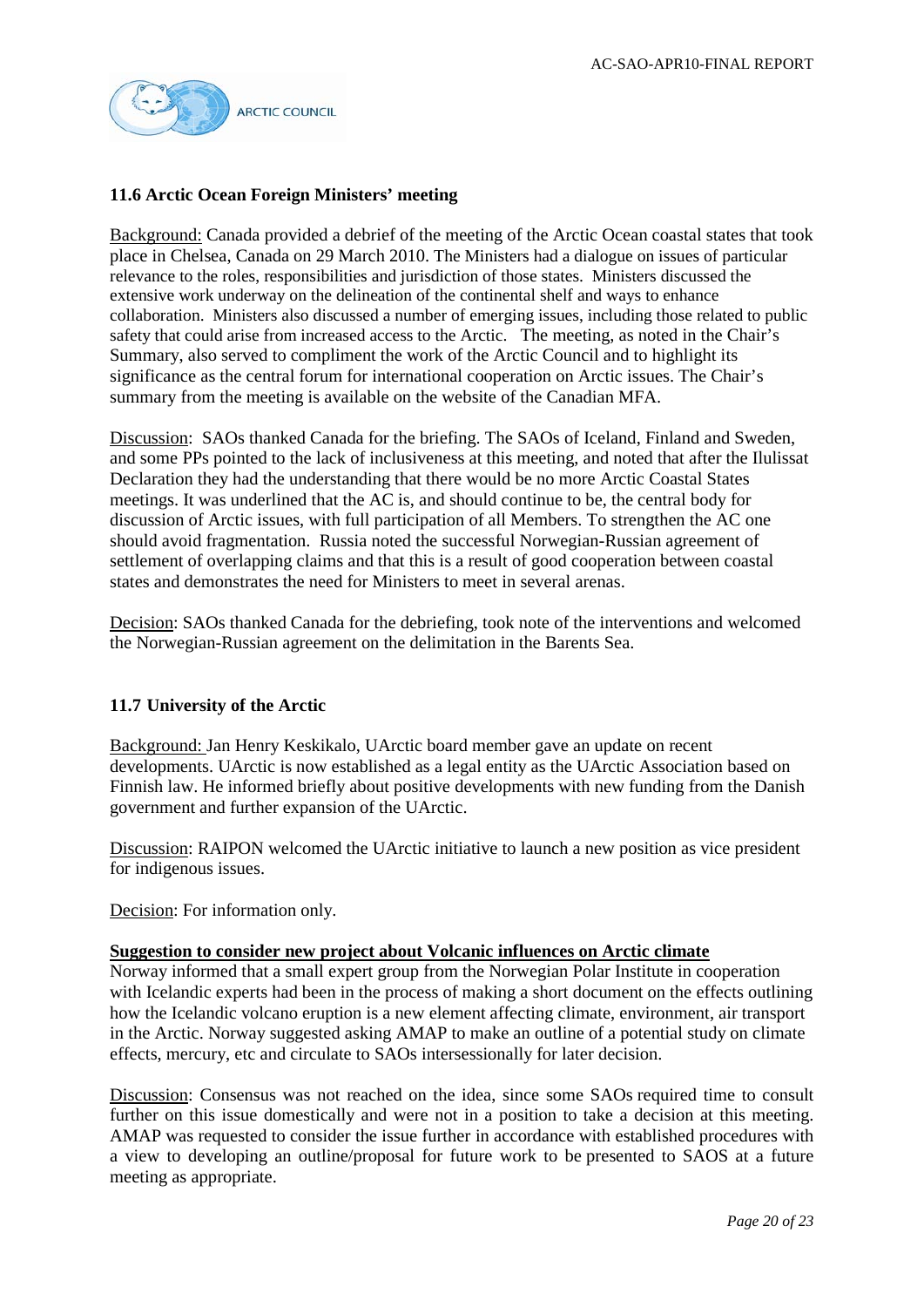

Decision: AMAP will consider the Norwegian proposal, according to established procedures and if appropriate, make a draft outline of a possible project and distribute to SAOs for further consulting/decision.

### **11.8 Information on next SAO meeting in Tórshavn, Faroe Islands, 19-20 October 2010**

Elin Mortensen, The Faroe Islands, informed that the next SAO meeting will take place in the Faroe Islands 19 and 20 October 2010. Invitation and participant information will be distributed before the summer. For information about the Faroe Islands, this link is recommended: [www.visitfaroeislands.com](http://www.visitfaroeislands.com/)

She also informed about the **Seas the Future Conference,** which is to take place in Tórshavn on 6-7 October 2010. The meeting participants were invited to attend this high level international oceans conference that will promote integrated oceans management, and therefore is of relevance also to the Arctic Council. The conference will be arranged in cooperation with the Nordic Council of Ministers.

#### **11.9 Information about Ministerial Meeting 2011**

The Chair informed that the next Ministerial Meeting is to take place, final confirmation pending, in Nuuk, Greenland, on 12 May 2011.

#### **Closing of meeting**

The Chair thanked all for a productive meeting, and thanked Greenland for its great hospitality. The beautiful surroundings in Ilulissat had been conducive to the good work. He thanked the Greenland government, the local organizers, his Danish/Greenlandic/Faroe Island colleagues and the Arctic Council Secretariat for support. Special thanks went to Jesper Hansen, who was taking part in his last AC meeting as ACS staff.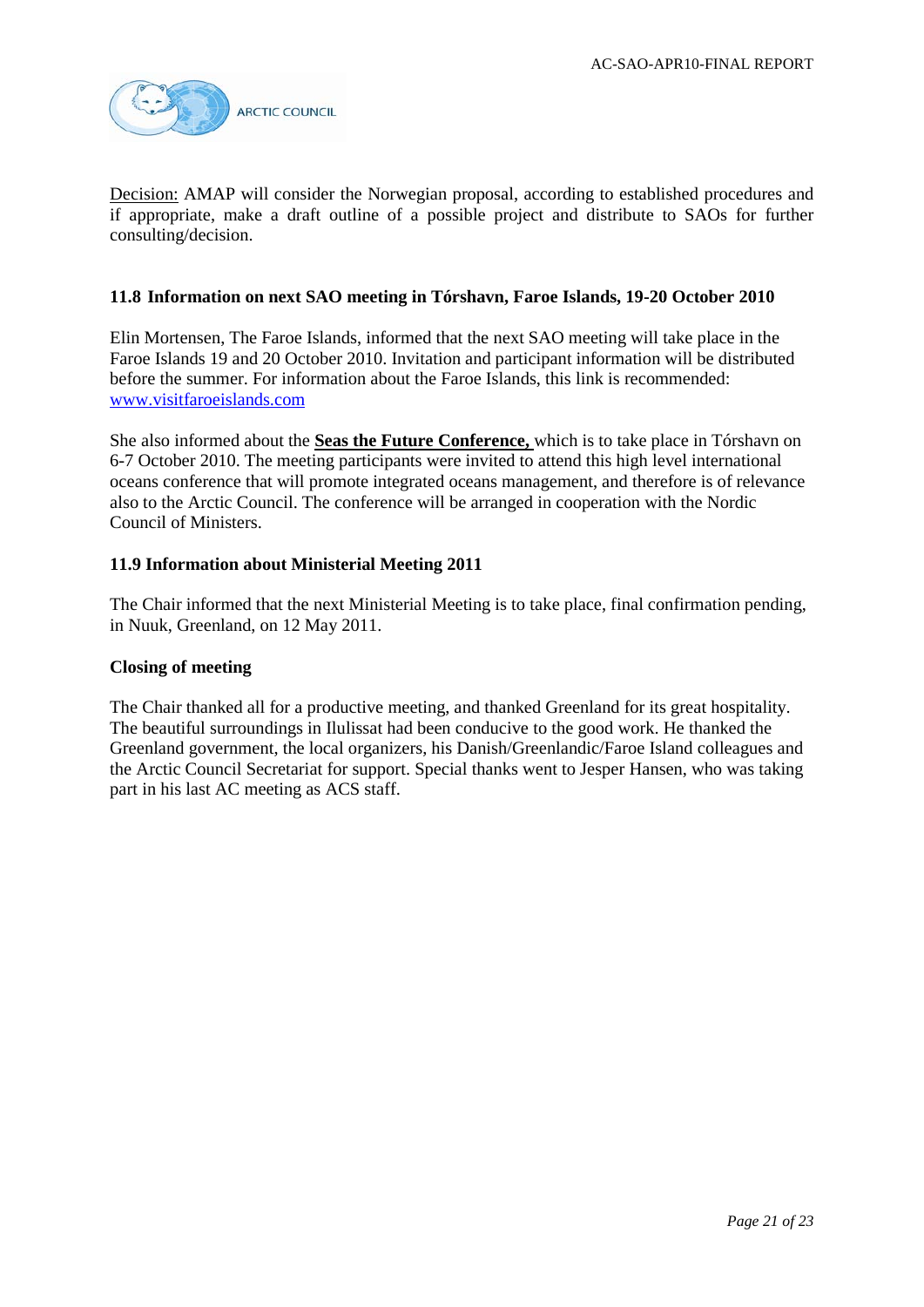

# **LIST OF ACRONYMS**

| AAC            | Arctic Athabaskan Council                                    |
|----------------|--------------------------------------------------------------|
| ABA            | <b>Arctic Biodiversity Assessment</b>                        |
| AC             | Arctic Council                                               |
| <b>ACAP</b>    | Arctic Contaminants Action Program Working Group             |
| <b>AIA</b>     | Aleut International Association                              |
| <b>AMAP</b>    | Arctic Monitoring and Assessment Program Working Group       |
| <b>AON</b>     | <b>Arctic Observatories Network</b>                          |
| <b>BEAC</b>    | <b>Barents Euro-Arctic Council</b>                           |
| <b>BSSN</b>    | Bering Sea Sub-network                                       |
| <b>CAFF</b>    | Conservation of Arctic Flora and Fauna Working Group         |
| <b>CBMP</b>    | Circumpolar Biodiversity Monitoring Program                  |
| <b>EEA</b>     | <b>European Environment Agency</b>                           |
| EC             | <b>European Commission</b>                                   |
| <b>EPPR</b>    | Emergency Prevention Preparedness and Response Working Group |
| <b>GCI</b>     | Gwich'in Council International                               |
| <b>IASC</b>    | <b>International Arctic Science Committee</b>                |
| <b>ICC</b>     | Inuit Circumpolar Council                                    |
| <b>IPS</b>     | <b>Indigenous Peoples Secretariat</b>                        |
| IP             | <b>Indigenous Peoples</b>                                    |
| <b>IHWMS</b>   | <b>Integrated Hazardous Waste Management Strategy</b>        |
| <b>IMO</b>     | <b>International Marine Organization</b>                     |
| <b>IPY</b>     | <b>International Polar Year</b>                              |
| <b>NCM</b>     | Nordic Council of Ministers                                  |
| <b>PAME</b>    | Protection of the Arctic Marine Environment Working Group    |
| <b>PP</b>      | <b>Permanent Participant</b>                                 |
| <b>PSI</b>     | Project Support Instrument                                   |
| <b>RAIPON</b>  | Russian Arctic Indigenous Peoples of the North               |
| <b>RPA</b>     | Regional Programme of Action                                 |
| <b>SCAR</b>    | Scientific Committee on Antarctic Research                   |
| <b>SCPAR</b>   | Standing Committee of Parliamentarians of the Arctic Region  |
| <b>SDWG</b>    | <b>Sustainable Development Working Group</b>                 |
| <b>SWIPA</b>   | Climate Change and the Cryosphere - Snow, Water, Ice and     |
|                | Permafrost in the Arctic                                     |
| <b>SAO</b>     | Senior Arctic Official                                       |
| <b>SAON</b>    | <b>Sustaining Arctic Observing Networks</b>                  |
| <b>SAON IG</b> | Sustaining Arctic Observing Networks Initiating Group        |
| <b>SC</b>      | Saami Council                                                |
| <b>SDAP</b>    | Sustainable Development Action Plan                          |
| TEK            | <b>Traditional Ecological Knowledge</b>                      |
| <b>UAS</b>     | <b>Unmanned Aircraft Systems</b>                             |
| <b>UNCCC</b>   | United Nations Framework Convention on Climate Change        |
| WG             | Working Group of the Arctic Council                          |